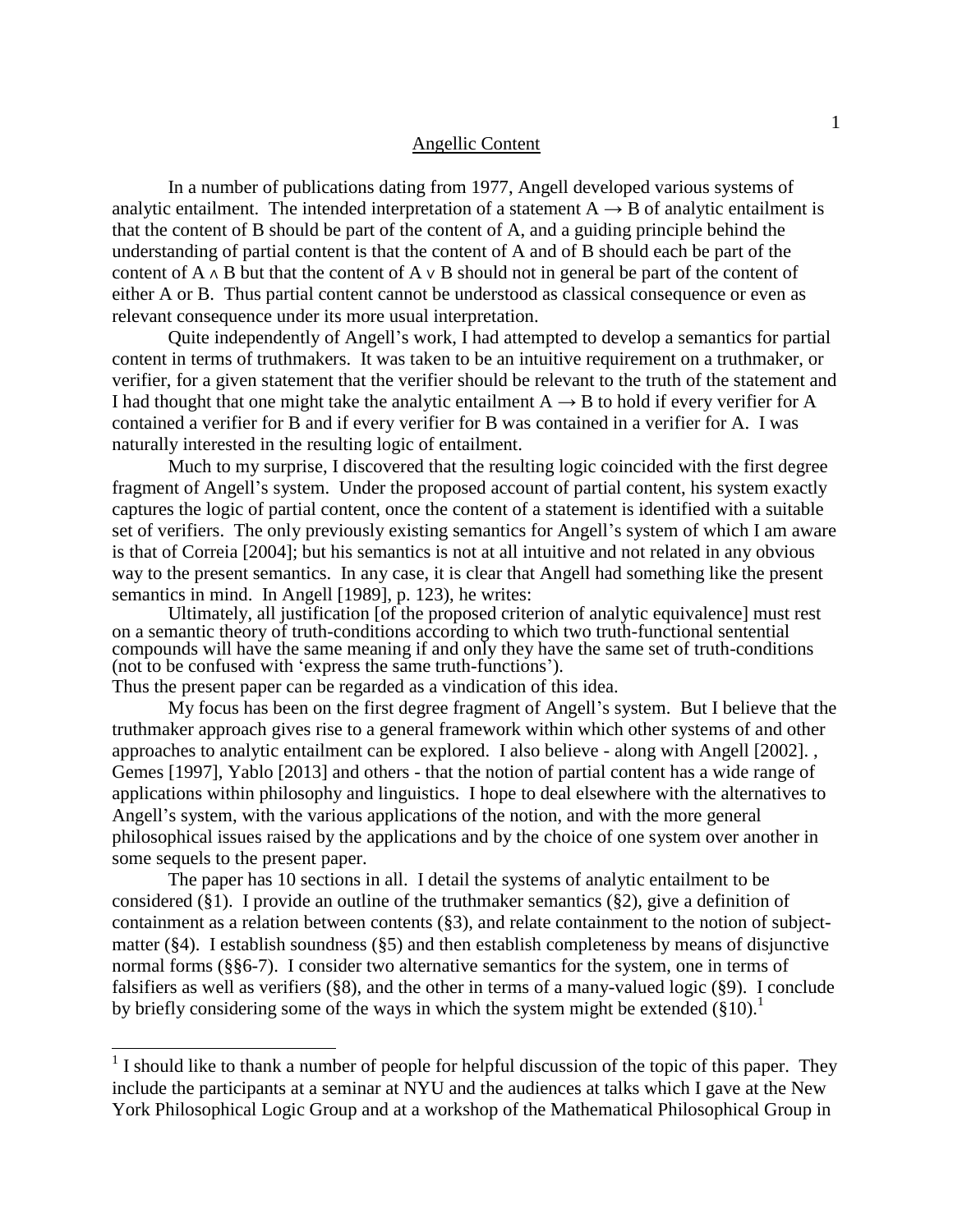## §1 The Logic of Analytic Containment

We provide our own formulation of Angell's system AC of analytic containment (Angell [1989]). A *propositional* formula is one constructed from the sentence-letters  $p_1, p_2, ...$  by means of the connectives ¬, ∧ and ∨; and an *equivalential* formula is one of the form A ↔ B, where A and B are propositional formulas. The system AC provides axioms and rules for proving equivalential formulas.

Our axioms and rules for AC are somewhat more cumbersome than Angell's but they have two advantages. The first is that they break down the various principles into simpler components. This will be helpful later when we wish to consider dropping various of the axioms. The second is that Negation Replacement  $(A \leftrightarrow B / \neg A \leftrightarrow \neg B)$  will be admissible rule of the system. This will later be helpful in developing a 'positive' semantics for the system.

Now for the axioms and rules<sup>2</sup>:

 $E1 \quad A \leftrightarrow \neg\neg A$ E2  $A \leftrightarrow A \wedge A$ E3  $A \wedge B \leftrightarrow B \wedge A$ E4  $(A \wedge B) \wedge C \leftrightarrow A \wedge (B \wedge C)$ E5  $A \leftrightarrow A \vee A$ E6  $A \vee B \leftrightarrow B \vee A$ E7  $(A \vee B) \vee C \leftrightarrow A \vee (B \vee C)$ E8  $\neg(A \land B) \leftrightarrow (\neg A \lor \neg B)$ E9  $\neg(A \lor B) \leftrightarrow (\neg A \land \neg B)$ E10 A  $\land$  (B  $\lor$  C)  $\leftrightarrow$  (A  $\land$  B)  $\lor$  (A  $\land$  C) E11 A  $\vee$  (B  $\wedge$  C)  $\leftrightarrow$  (A  $\vee$  B)  $\wedge$  (A  $\vee$  C) E12  $A \leftrightarrow B / B \leftrightarrow A$ E13  $A \leftrightarrow B$ ,  $B \leftrightarrow C / A \leftrightarrow C$ E14  $A \leftrightarrow B / (A \land C) \leftrightarrow (B \land C)$ E15  $A \leftrightarrow B / (A \vee C) \leftrightarrow (B \vee C)$ 

 $\overline{\phantom{a}}$ 

E8 and E9 are De Morgan principles and we call E8 the *first* de Morgan principle and E8 the *second* de Morgan principle. Likewise, E10 and E11 are Distribution principles and we call E10 the *first* Distribution principle and E11 the *second* Distribution principle.

Munich. I have also greatly benefitted from the writings of Fabrice Correia, Lloyd Humberstone, and Steve Yablo.

<sup>2</sup>Branden Fitelson has used a computer program to show that these axioms and rules are indeed independent of one another.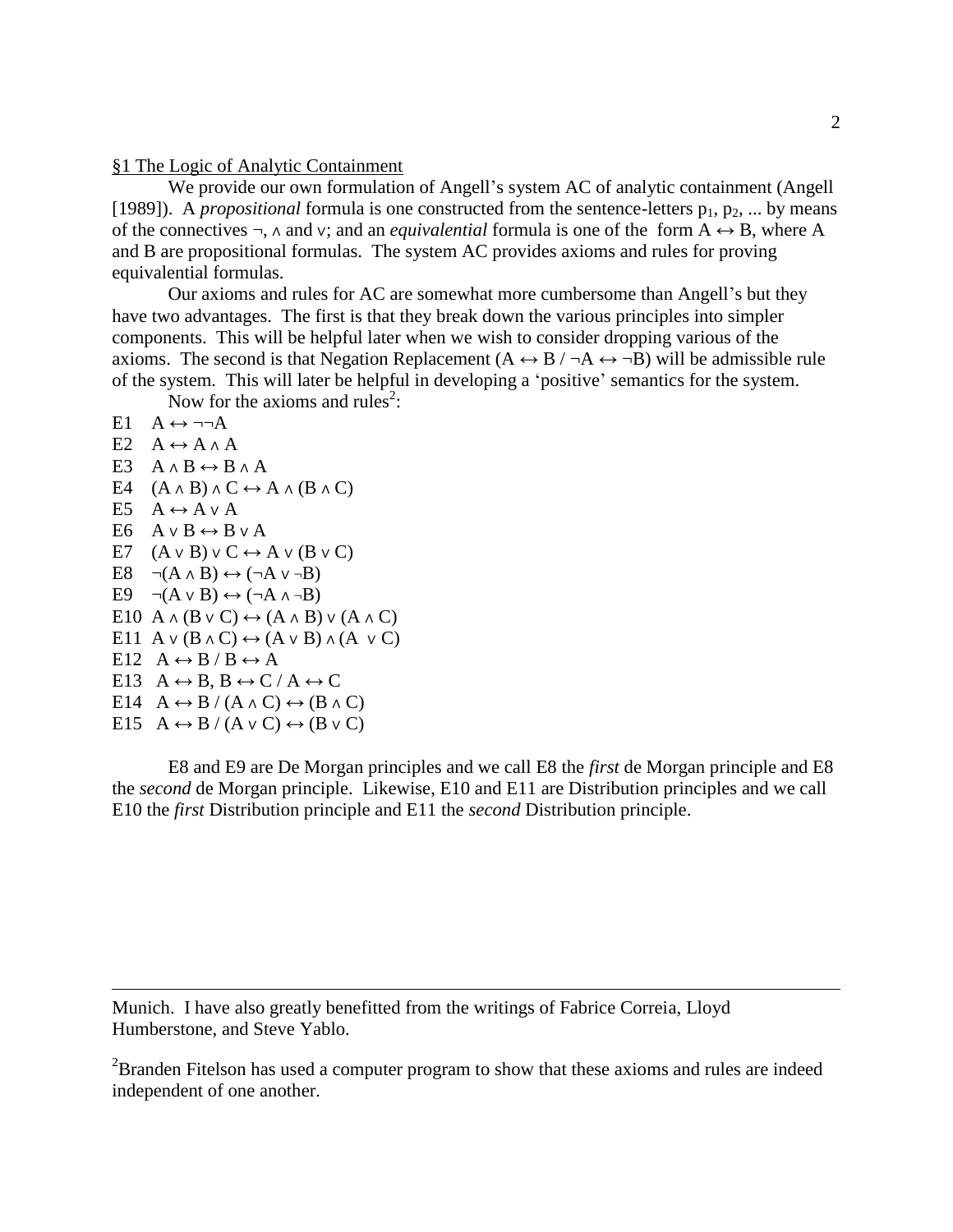A theorem is any formula of AC that can be obtained from the axioms by means of the rules. We shall often write A  $-$ - B to indicate that A  $\leftrightarrow$  B is a theorem. The theorems of our system and of Angell's are the same. This will follow easily from corollary 3 below, although we shall not go into the details.

We might also take a connective  $\rightarrow$  for analytic entailment as primitive in place of  $\leftrightarrow$ . A corresponding system may then be obtained by first reading each of the axioms and rules as entailments from left to right and right to left. Thus E1 becomes the two axioms  $A \rightarrow \neg\neg A$  and  $\neg\neg A \rightarrow A$ . (Certain simplifications may also be made. Only one direction of E3 and E6 are required, E12 may be dropped and E13, E14 and E15 may simply be read with  $\rightarrow$  in place of  $\leftrightarrow$ ). We then add A  $\land$  B  $\rightarrow$  B as the sole special axiom for  $\rightarrow$ . We might call the resulting system AC  $\rightarrow$  to distinguish it from the system AC = AC $\leftrightarrow$  in  $\leftrightarrow$ . Proof of the equivalence of the two systems will later follow from the completeness theorem.

Where  $C(A)$  is a formula containing a number of occurrences of A, let  $C(B)$  be the result of replacing those occurrence with B. We wish to consider the following rules:

Positive Replacement (PR)  $A \leftrightarrow B / C(A) \leftrightarrow C(B)$ , as long as the occurrences of A in  $C(A)$  are not in the scope of  $\neg$ 

(Full) Replacement (FR)  $A \leftrightarrow B / C(A) \leftrightarrow C(B)$ 

Negation Replacement (NR)  $A \leftrightarrow B / \neg B \leftrightarrow \neg A$ .

An *admissible* rule is one that preserves theoremhood.

Lemma 1 PR is a admissible rule.

Proof The result is trivial when  $C(A)$  contains no occurrences of A; and so it suffices to prove the result for the case in which C(A) contains one occurrence of A. The proof is by induction.  $C(A) = p$  Trivial

 $C(A) = (D \wedge E)$  Suppose  $C(A)$  is of the form  $D(A) \wedge E$ . By IH,  $D(A) \leftrightarrow D(B)$  is a theorem. But then D(A)  $\land$  E  $\leftrightarrow$  D(B)  $\land$  E is a theorem by E14. The case in which C(A) is of the form D  $\land$ E(A) can be reduced to the previous case with the help of E3.

 $C(A) = (D \vee E)$  The proof is similar to the previous case but using E15 and E6 in place of E14 and E3.

Let us note that the proof of this result makes no use of E2 or E11.

Theorem 2 NR is an admissible rule.

Proof By induction on the proof of  $D \leftrightarrow E$ .

E1. D  $\leftrightarrow$  E is A  $\leftrightarrow$   $\neg\neg$ A and so  $\neg$ D  $\leftrightarrow \neg$ E =  $\neg$ A  $\leftrightarrow$   $\neg\neg\neg$ A is a theorem by E1.

E2. D  $\leftrightarrow$  E is A  $\leftrightarrow$  A  $\land$  A and  $\neg$ D  $\leftrightarrow$   $\neg$ E is  $\neg$ A  $\leftrightarrow$   $\neg$ (A  $\land$  A). But:

 $\neg(A \land A)$  -|-  $\neg A \lor \neg A$  by E8

$$
-|- \neg A \text{ by E5 and E12.}
$$

So  $\neg(A \land A)$  -|-  $\neg A$  by E13; and hence  $\neg A$  -|-  $\neg(A \land A)$  by E12. (Subsequent uses of E12 and E13 will often be implicit).

E3. D  $\leftrightarrow$  E is A  $\land$  B  $\leftrightarrow$  B  $\land$  A and  $\neg$ D  $\leftrightarrow$   $\neg$ E is  $\neg$ (A  $\land$  B)  $\leftrightarrow$   $\neg$ (B  $\land$  A). But:

 $\neg(A \land B)$  -|-  $\neg A \lor \neg B$  by E8  $-$ |-  $\neg B$   $\vee \neg A$  by E6

$$
-|- \neg (B \land A)
$$
 by E8 and E12.

E4. D  $\leftrightarrow$  E is  $(A \wedge B) \wedge C \leftrightarrow A \wedge (B \wedge C)$  and  $\neg D \leftrightarrow \neg E$  is  $\neg [(A \wedge B) \wedge C] \leftrightarrow \neg [A \wedge (B \wedge C)].$ But:

$$
\neg[(A \land B) \land C] \neg[\neg(A \land B) \lor \neg C \text{ by } E8
$$
  
-
$$
\neg[\neg A \lor \neg B) \lor \neg C \text{ by } E8 \text{ and } E15
$$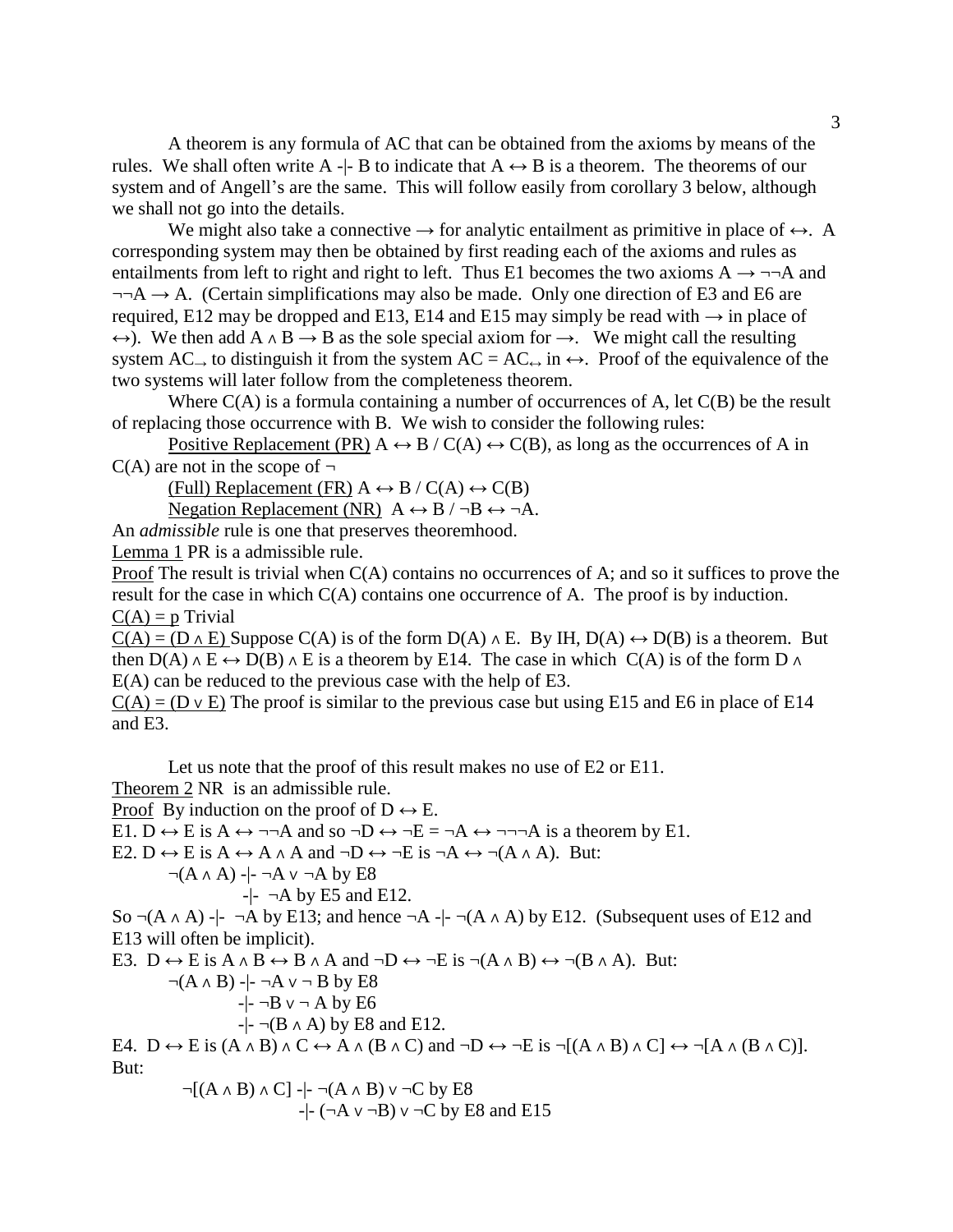$$
-|\neg A \lor (\neg B \lor \neg C) \text{ by } E7
$$
\n
$$
-|\neg A \lor \neg (B \land C) \text{ by } E8 \text{ and } E15
$$
\n
$$
-|\neg (A \land (B \land C)) \text{ by } E8.
$$
\nE5-7. Similar to E2-4.  
\nE8. D ↔ E is  $\neg (A \land B) \leftrightarrow (\neg A \lor \neg B) \text{ and } D \leftrightarrow E \text{ is } \neg \neg (A \land B) \leftrightarrow \neg (\neg A \lor \neg B).$  But:  
\n
$$
\neg \neg (A \land B) \rightarrow A \land B \text{ by } E1
$$
\n
$$
-|\neg A \land \neg \neg B \text{ by } E1, E3 \text{ and } E14
$$
\n
$$
-|\neg (A \lor \neg B) \text{ by } E9.
$$
\nE9. Similar to E8.  
\nE10. D ↔ E is A ∧ (B ∨ C) ↔ (A ∧ B) ∨ (A ∧ C) and  $\neg D \leftrightarrow \neg E$  is  $\neg [A \land (B ∨ C)] \leftrightarrow \neg [(A \land B) ∨ (A ∧ C)].$  But:  
\n
$$
\neg [A \land (B ∨ C)] - |\neg A \lor \neg (B ∨ C) \text{ by } E8
$$
\n
$$
-|\neg A \lor (\neg B \land \neg C) \text{ by } E9 \text{ and } E15
$$
\n
$$
-|\neg (A \land B) \land (\neg A \lor \neg C) \text{ by } E11
$$
\n
$$
-|\neg (A \land B) \land (\neg A \land C) \text{ by } E3, E8 \text{ and } E14
$$
\n
$$
-|\neg [(A \land B) \lor (A \land C)] \text{ by } E9.
$$
\nE11. Similar to E10.  
\nE12. D ↔ E is of the form B ↔ A and obtained from A ↔ B. By IH,  $\neg A \leftrightarrow \neg B$  is a theorem and so  $\neg B \leftrightarrow \neg A$  is a theorem by another application of E12.  
\nE13. D ↔ E is of the form A ↔ C and obtained from A ↔ B, B ↔ C. By IH,  $\neg A \leftrightarrow \neg B, \neg B \leftrightarrow \neg C$  are theorems and so  $\neg A \leftrightarrow \neg C$  is a theorem by another application of E13.

E14. D  $\leftrightarrow$  E is of the form  $(A \land C) \leftrightarrow (B \land C)$  and obtained from  $A \leftrightarrow B$ . By IH,  $\neg A \leftrightarrow \neg B$  is a theorem. By E15, ¬A v ¬C ↔ ¬B v ¬C is a theorem and so, by E8, ¬(A  $\land$  C)  $\leftrightarrow$  ¬(B  $\land$  C) is a theorem.

E15. Similar to E14.

Corollary 3 Full Replacement is an admissible rule Proof From the previous two results.

We should note that the previous two results will still hold when E2 is dropped as an axiom.

Lemma 4 In the presence of the other principles, the second Distribution principle (E11) is equivalent to NR.

Proof The previous lemma shows that we can derive NP from (E11). We now establish E11 from NP.  $\neg A \land (\neg B \lor \neg C) \neg (-A \land \neg B) \lor (\neg A \land \neg C)$  by E10. So  $\neg [(\neg A \land (\neg B \lor \neg C)] \neg [$ ( $\neg A \land \neg B$ )  $\lor$  ( $\neg A \land \neg C$ )] by NP. But:

 $\neg$ [ $(\neg A \land (\neg B \lor \neg C)]$  -|-  $\neg\neg A \lor \neg (\neg B \lor \neg C)$  by E8  $-$ |- $\neg\neg A \vee (\neg\neg B \wedge \neg\neg C)$  by E9  $-$ |- A  $\vee$  (B  $\wedge$  C) by E1

and:

$$
\neg [(\neg A \land \neg B) \lor (\neg A \land \neg C)] \neg [\neg (\neg A \land \neg B) \land \neg (\neg A \land \neg C)] by E9
$$
\n
$$
\neg [\neg \neg A \lor \neg \neg B) \land (\neg \neg A \lor \neg \neg C) by E8
$$
\n
$$
\neg [\neg (A \lor B) \land (A \lor C)].
$$

It is important to note that NR has been shown to be an *admissible* rule within our system, one that preserves theoremhood. Say that the formula  $A \leftrightarrow B$  of AC is *derivable from*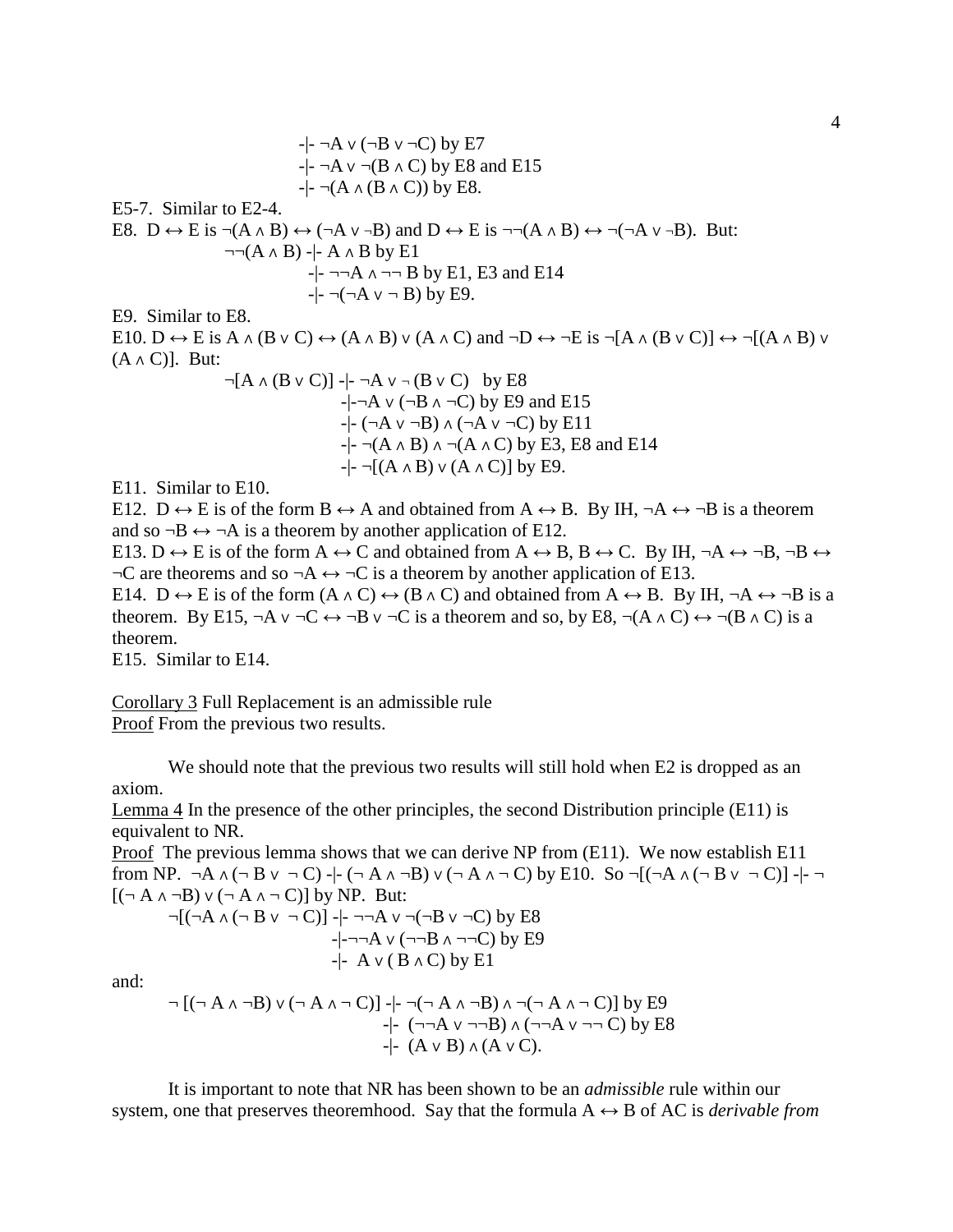the set of formulas  $\Delta$  of AC if it can be obtained from  $\Delta$  and the axioms of AC by means of the rules of AC. Then, as will later become clear from the semantics, $\neg p \leftrightarrow \neg q$  is not derivable from  $p \leftrightarrow q$ , even though  $\neg A \leftrightarrow \neg B$  is a theorem whenever  $A \leftrightarrow B$  is a theorem. It is an interesting question, which we shall not discuss, whether  $\neg p \leftrightarrow \neg q$  should in general be taken to be inferrable from  $p \leftrightarrow q$ .

### §2 Semantics

Recall that ⊑ is a *partial order* (po) *on S* if it is reflexive, transitive and anti-symmetric relation on *S*. Given the po  $\subseteq$  on *S*, we make use of the following standard definitions (with *s*,*t*, *u* ∈ *S* and *T* ⊆ *S*):

*s* is an *upper bound of T* if  $t \subseteq s$  for each  $t \in T$ ;

*s* is a *least upper bound* (lub) *of T* if *s* is an upper bound of *T* and  $s \subseteq s'$  for any upper bound *s*ʹ of *T*;

*s* is *null* if  $s \subseteq s'$  for each  $s' \in S$  and otherwise is *non-null*;

 $s \subseteq t$  (*s* is a *proper part of t*) if  $s \subseteq t$  but not  $t \subseteq s$ ;

*s overlaps t* if for some non-null *u*,  $u \subseteq s$  and  $u \subseteq t$ ;

*s* is *disjoint from t* if s does not overlap t.

The least upper bound of  $T \subseteq S$  if it exists is unique (since if *s* and *s'* are least upper bounds, then

 $s \subseteq s'$  and  $s' \subseteq s$  and so, by anti-symmetry,  $s = s'$ ). We denote it by  $\Box T$  and call it the *fusion of*  $T$ 

(or of the members of *T*). When  $T = \{t_1, t_2, ...\}$ , we shall sometimes write  $\Box T$  more perspicuously as  $t_1$  ⊔  $t_2$  ⊔ ....

We say that the subset *T* of *S* is *complete* if  $\Box T \in S$  for any non-empty subset *T* of *T*. Note the restriction to non-empty subsets  $T'$  and that any non-empty complete subset  $T$  will have

a greatest element  $\Box T$ . Given a subset *T* of *S*, there will be a smallest set  $T^*$ , the *complete closure* 

*of T*, that contains *T* and is complete. It is readily shown that  $T^* = \{\sqcup U : U \text{ a non-empty subset of } \}$ *T*}.

A state space S will be a structure of the form  $(S, \subseteq)$  where, intuitively, we think of *S* as the set of states under consideration and of ⊑ as the relation of part-whole on states. More formally, a (*state*) *space* **S** is a pair  $(S, \subseteq)$ , where *S* is a set and  $\subseteq$  is a relation on *S* subject to the following two conditions:

Partial Order (PO)  $\sqsubseteq$  is a po on *S*; Completeness (C) Any subset of *S* has a least upper bound.

Given Completeness, the fusion  $\Box T$  of an *arbitrary* subset T of S will always exist and, in

particular, the *null state*  $\land = \Box \emptyset$ , which is part of every state, will exist.

A (*state*) *model M* is an ordered triple  $(S, \subseteq, |·|)$ , where  $(S, \subseteq)$  is a state space and and  $|·|$ (valuation) is a function taking each sentence letter into a pair (*V*, *F*) of non-empty subsets of *S*. When  $|p| = (V, F)$ , we let  $|p|^+ = V$  and  $|p| = F$ . We think of  $|p|^+$  as the set of verifiers of p and  $|p|^+$ as the set of falsifiers of p.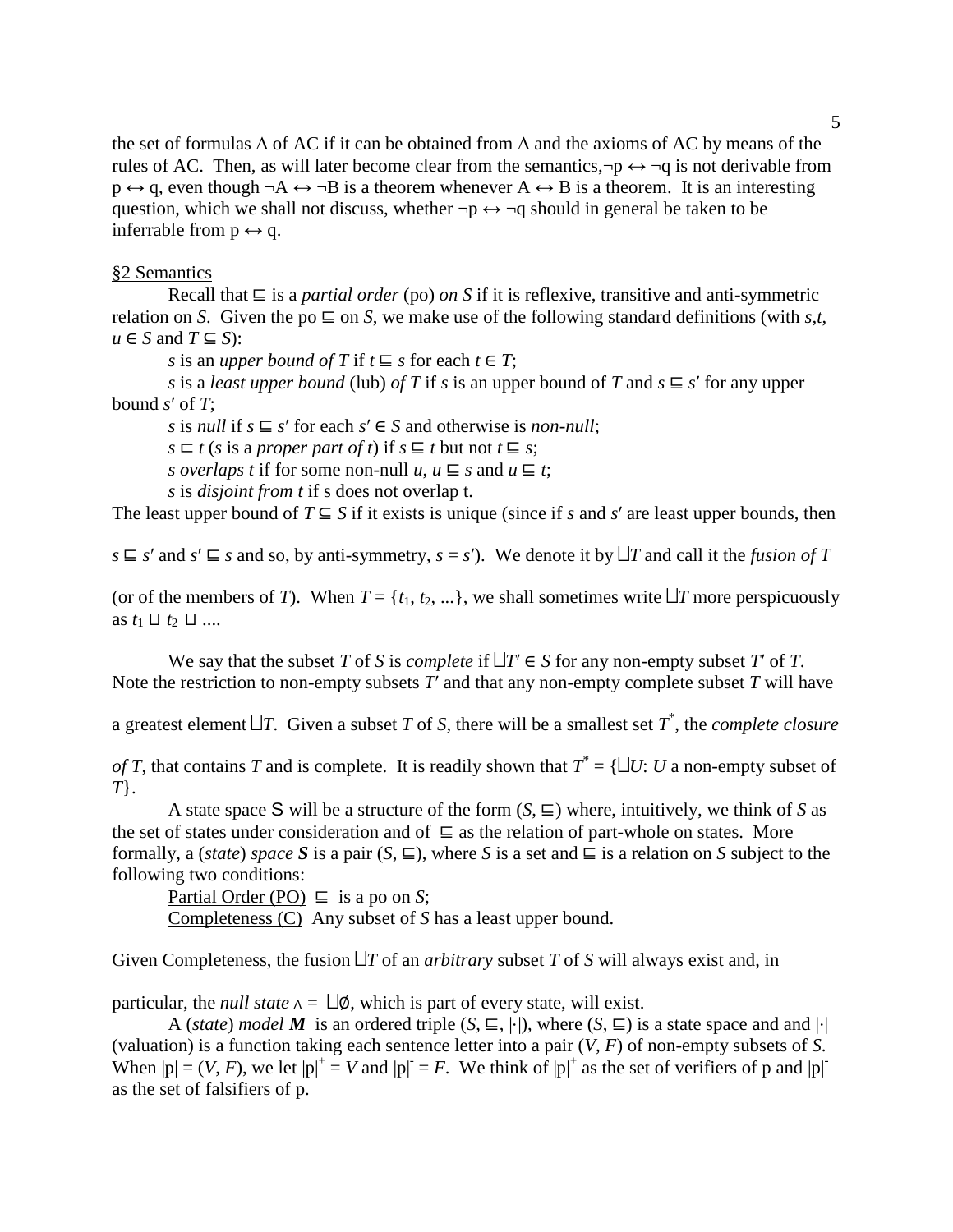Various other conditions might be imposed on the pairs (*V*, *F*) that are assigned to the sentence-letters. It might be required, for example, that the null state not belong to both *V* and to *F*. Or we might distinguish a set *P* of possible states and require that no possible state belong to both *V* and to *F*. However, no reasonable condition of this sort will have any impact on the resulting logic in the present context and may safely be ignored.

Given a model  $M = (S, \sqsubseteq, |·|)$ , we define what it is for an arbitrary formula A to be *verified by* a given state  $s$  ( $s$   $| = A$ ) or *falsified by* the state  $s$  ( $s$   $=$   $| A$ ):

(i)<sup>+</sup>  $s \parallel -p$  if  $s \in |p|^{+}$ if  $s \in |p|^+$ ; (i)  $s - ||p$  if  $s \in |p|$ ;  $(ii)^{+}$  *s*  $\|\text{-} \neg B$  if *s* - $\|$  **B**; (ii)  $s - || -B$  if  $s || -B;$  $(iii)^{+} s \parallel B \wedge C$  if for some *t* and *u*, *t* $\parallel$ - B and *u* $\parallel$ - C;  $(iii)$ <sup>*s*</sup>  $s$  - $|| B \wedge C$  if  $s$  - $|| B \text{ or } s$  - $|| C \text{ or } s$  - $|| B \vee C$ ;  $(iv)^+$  *s*  $\parallel$ - **B**  $\vee$  **C** if *s*  $\parallel$ = **B** or *s*  $\parallel$ = **C**;

(iv)<sup> $\cdot$ </sup> *s* - $||$  **B**  $\vee$  **C** if for some *t* and *u*, *t* - $||$  **B**, *u* - $||$  **C** and *s* = *t u*.

Clauses of this sort were originally proposed by van Fraassen [1969]. Verification and falsification of this sort will sometimes be called *exact* in order to distinguish it from other notions of verification and falsification that will later be introduced.

We extend the notation  $|p|^+$  and  $|p|^-$  from sentence letters to arbitrary propositional formulas A and use  $|A|^+$  (or often just  $|A|$ ) for  $\{s \in S : s \mid A\}$  and  $|A|$  for  $\{s \in S : s \mid A\}$ . An easy induction establishes:

Lemma  $5 |A|^+$  and  $|A|^-$  are non-empty subsets of *S* for each formula A.

It should be noted that this results means that the state space  $(S, \subseteq)$  should be taken to include 'impossible' states that will verify such formulas as p ∧ ¬p, since a verifier for p and a falsifier for p will fuse to give a verifier for  $p \land \neg p$ . Fine [2013] defines some natural procedures for constructing impossible states from a state space consisting only of possible states and it turns out to be essential to allow impossible states in providing an adequate semantics for Angell's system.

We shall find it convenient to adopt some more inclusive clauses in place of (iii) and  $(iv)^{+}$  (with the other clauses remaining the same):

(iii)<sup>-</sup>  $s$  - $||$  B  $\wedge$  C if  $s$  - $||$  B or  $s$  - $||$  C or  $s$  - $||$  B  $\vee$  C;

 $(iv)^+$  *s*  $||$ - **B**  $\vee$  **C** if *s*  $|| =$  **B** or *s*  $|| =$  **C** or *s*  $|| =$  **B**  $\wedge$  **C**,

or to write them out in full:

(iii)<sup>-</sup> *s* -|| B ∧ C if *s* -|| B or *s* -|| C or for some *t* and *u*, *s* = *t*  $\sqcup$  *u*, *t* -|| B and *u* -|| C;

 $(iv)^{+}$  *s*  $||$ - B v C if *s*  $|| =$  B or *s*  $|| = C$  or for some *t* and *u*, *s* = *t*  $\sqcup$  *u*, *t* - $||$  B and *u* - $||$  C. Thus we now take the fusion of falsifiers for B and for C to be a falsifier for B ∧ C and the fusion of verifiers for B and for C to be a verifier for B ∨ C.

There is a systematic connection between the inclusive and non-inclusive form of the semantics. Say that a model *M* is *complete* (not the same as satisfying the Completeness

condition!) if  $|p|^+$  and  $|p|^-$  are complete for each sentence-letter p. Let  $[A] = \{s \in S : s \mid A$  under the inclusive semantics}. Recall that  $T^*$  is the complete closure of  $T$ . Then an easy induction establishes:

Lemma 6 Suppose the base model *M* is complete. Then  $[A] = |A|^*$ .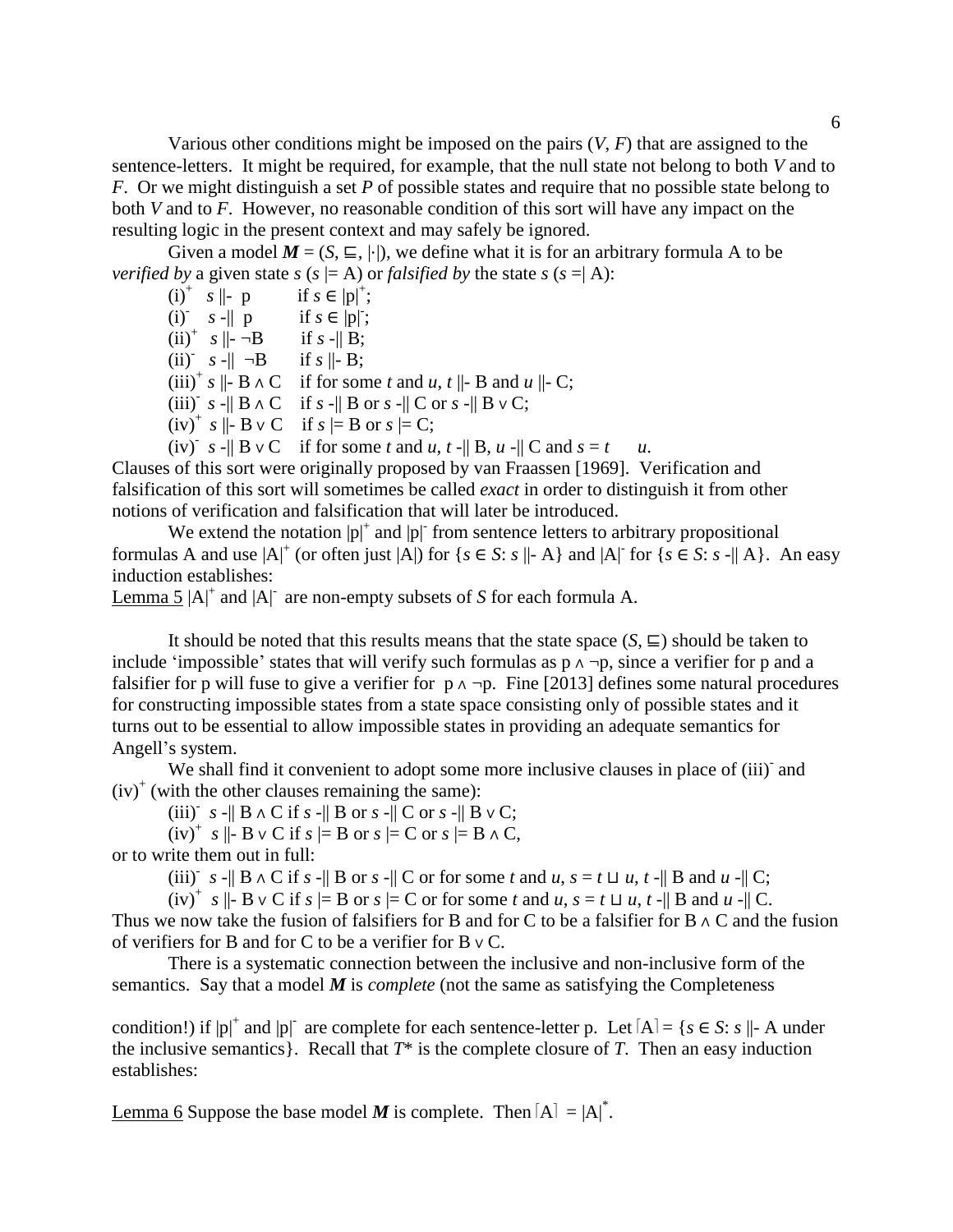From henceforth we shall assume that the models under consideration are complete unless there is an explicit indication to the contrary.

#### §3 Convexity and Containment

Given a state space  $S = (S, \subseteq)$ , we shall refer to the subsets of *S* as (*positive*) *contents*. Intuitively, contents constitute the verification (or truth) conditions for a given statement.

Let *T* (for *top*) and *U* (for *under*) be two contents of the state space  $S = (S, \sqsubseteq)$ . We say that *T* subsumes *U* − in symbols,  $T \supseteq U$  − if  $(\forall t \in T)(\exists u \in U)$ [ $t \supseteq u$ ] and that *U* is *subserves T* − in symbols,  $U \subseteq T$  - if  $(\forall u \in U)(\exists t \in T)[u \subseteq t]$  (note that  $\subseteq$  is not the converse of  $\supseteq$ ). *T* will be above *U* iff there is a function *f* from *T* into *U* for which  $t \equiv f(t)$  for each  $t \in T$  and *U* will be below *T* iff there is a function *g* from *U* into *T* for which  $u \nsubseteq g(u)$  for each  $u \in U$ . Of course, *T* may subsume *U* without *U* subserving *T* and vice versa.

We say *T* contains  $U$  - in symbols,  $T > U$  - if  $T \supseteq U$  and  $U \subseteq T$ . *T* will contain *U* iff there is a relation *R*, with domain *T* and range *U*, for which  $t \sqsupseteq u$  whenever *tRu*. Thus under the 'coordinating' relation *R*, *T* will contain *U* just in case it is weakly Pareto superior to *U*. We might also think, more pictorially, in terms of 'looking down' and 'looking up'; each member of *T* will look down at a member of *U* and each member of *U* will look up at a member of *T*. (This corresponds to the 'power relations' of Brink ([86]), who puts them to related use).

Containment is the relation between contents which is the analogue of the relation of analytic entailment between statements. Thus we will want to say that A analytically entails C just in case the content of A contains the content of C.

The relation of content containment is intimately related to the property of convexity. Say that a subset *T* of *S* is *convex* if  $u \in T$  whenever  $s, t \in T$  &  $s \subseteq u \subseteq t$ . In other words, states that lie between member states are also member states. Given a content *T*, there will be a smallest content *T*<sup>\*</sup>, the *convex closure* (or *hull*) *of T*, that contains *T* and is convex.

The convex closure  $T^*$  of  $T$  is readily shown to be identical to  $\{u \in S : \text{ for some } t_1, t_2 \in T\}$ ,  $t_1 \subseteq u \subseteq t_2$ . Indeed, when *T* is complete, a simpler representation of  $T^*$  can be given. For  $T \subseteq$ *S* and *s* ∈ *S*, let their *span* [*T*, *s*] be  $\{u: t \subseteq u \subseteq s \text{ for some } t \in T\}$ . Then:

<u>Lemma 7</u> When *T* is complete,  $T = [T, \perp T]$  and is itself complete.

Proof Given that *T* is complete,  $\Box T \in T$  and so  $[T, \Box T] \subseteq T$ <sup>\*</sup>. It remains to show that  $[T, \Box T]$  is

complete and convex. So take some  $u_1, u_2, ... \in [T, \perp T]$ . Then for some  $s_1, s_2, ... \in T$ ,  $s_i \sqsubseteq u_i \sqsubseteq T$ 

 $\Box T$  for i = 1, 2, .... Let *u* =  $\Box u$ <sub>i</sub>. Then *s*<sub>1</sub> ⊑ *u* ⊑  $\Box T$  and so *u* ∈ [*T*,  $\Box T$ ]. Hence [*T*,  $\Box T$ ] is

complete. Now suppose  $s \subseteq u \subseteq t$  for  $s, t \in [T, \perp T]$ . Then  $t \subseteq \perp T$  and  $s' \subseteq s$  for some  $s' \in T$ .

But then  $s' \sqsubseteq u \sqsubseteq \Box T$  and so  $u \in [T, \Box T]$ . Hence  $[T, \Box T]$  is convex.

When  $T = \{t_1, t_2, ...\}$  and  $t = \Box T$ , we might picture their span  $[T, \Box T]$  by: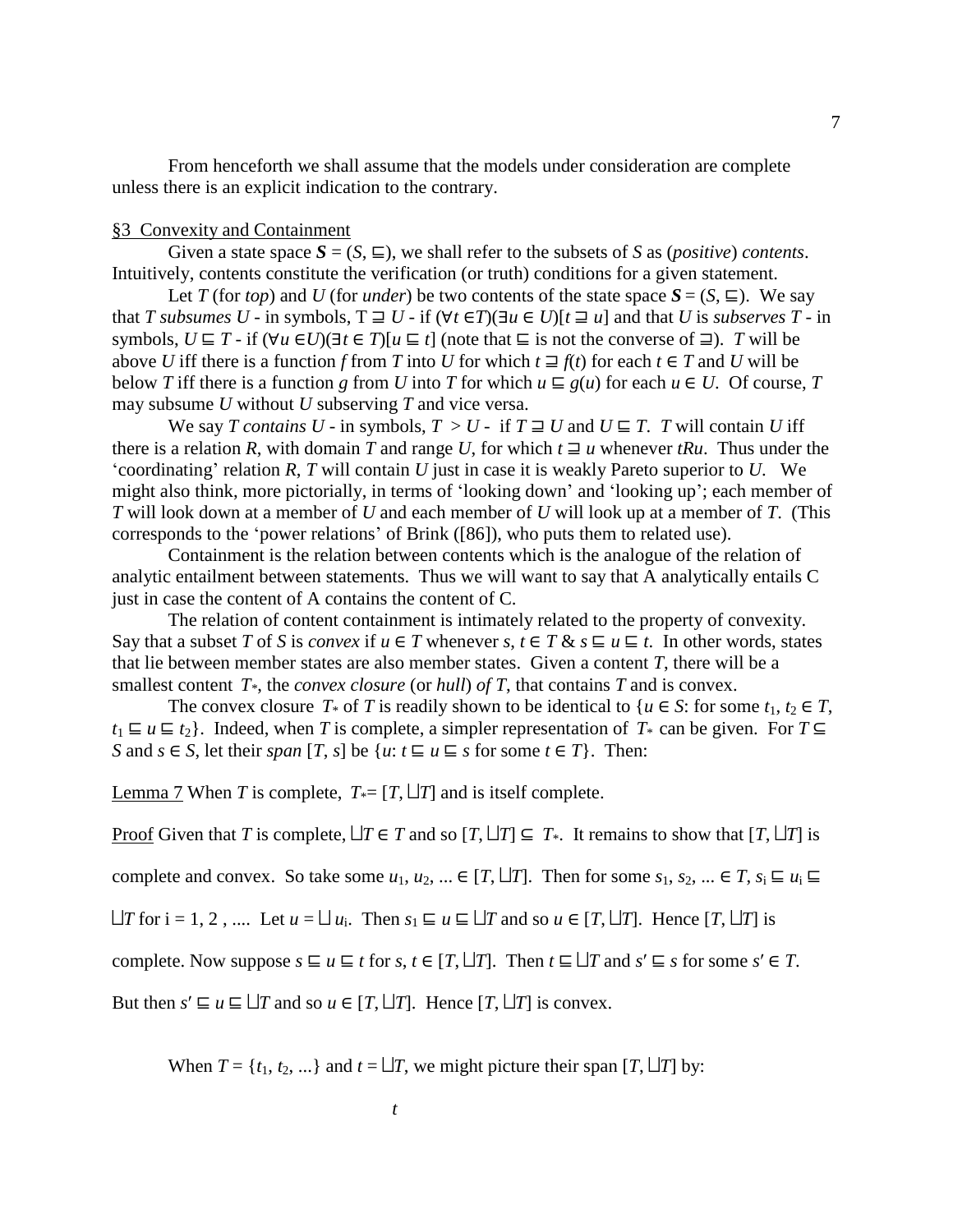| $t_1$ | I٥ | $t_3$ | $t_4$ |
|-------|----|-------|-------|

Convexity is related to containment in two significant and related ways. First, taking contents to be convex has no effect on the relation of containment::

Lemma 8  $T > U$  iff  $T \ge U^*$ .

Proof Suppose  $T > U$ . Take a  $u \in T^*$ . So  $s \sqsubseteq u \sqsubseteq t$  for some  $s, t \in T$ . Since  $T > U$ ,  $s' \sqsubseteq s$  for some *s'* ∈ *U*. But then *s'* ⊑ *u*. Now take  $u \in U^*$ . So  $s \subseteq u \subseteq t$  for some *s*,  $t \in U$ . Since  $T > U$ ,  $t \subseteq$ *t*' for some  $t' \in T$ . But then  $u \subseteq t'$ .

For the other direction, suppose  $T^* > U^*$ . Take a  $u \in T (\subseteq T^*)$ . Then for some  $v, u \sqsupseteq v$ with  $s \subseteq v \subseteq t$  for some  $s, t \in U$ . But then  $u \sqsupseteq t$ . Now take a  $u \in U \subseteq U^*$ . Then for some  $v, u$ ⊑ *v* with *s* ⊑ *v* ⊑ *t* for *s*, *t* ∈ *T*. But then *u* ⊑ *t*.

Second, the relation of containment for convex contents is antisymmetric. Write  $T \ll U$ for  $T > U$  and  $U > T$ . Then:

<u>Lemma 9</u> Suppose *T* and *U* are convex contents. Then  $T = U$  if  $T \gg U$ .

Proof Suppose that  $T \ll U$  and that  $s \in T$ . Since  $U > T$ ,  $s \subseteq s^+$  for some  $s^+ \in U$  and, since  $T > U$ , *s*  $\supseteq$  *s'* for some *s'* ∈ *U*. So *s'* ⊑ *s* ⊑ *s*<sup> $+$ </sup> and, given that *U* is convex, *s* ∈ *U*. The other direction is similar.

The second result does not hold for arbitrary complete contents (even as given by the inclusive semantics). For consider the formulas  $p \vee (p \wedge q) \vee (p \wedge q \wedge r)$  and  $p \vee (p \wedge r) \vee (p \wedge q \wedge r)$ r) and let *T* and *U* be their respective complete contents in some model. Then it is readily verified that *T*  $\langle$  *U*. But it will not in general be true that *T* = *U*, since a verifier for (p  $\land$  q) and hence for p  $\vee$  (p  $\wedge$  q)  $\vee$  (p  $\wedge$  q  $\wedge$  r) may not be a verifier for p  $\vee$  (p  $\wedge$  r)  $\vee$  (p  $\wedge$  q  $\wedge$  r).

If the relation *T* < *U* is genuinely to represent a relation of partial content, of *T* being *part* of the content *U*, then we would expect the relation to be antisymmetric. Thus what these results show is that the notion of content with respect to which < is a relation of partial content is the notion of convex content. Differences not reflected by the convex closures of *T* and *U* are irrelevant to whether the one content is part of the other. In particular, the exact semantics from the previous sections provides more information than is strictly necessary for determining partial content; it is the convex closure of the set of exact verifiers, rather than the set of exact verifiers itself, that should be taken to constitute the content of a statement for the purposes of ascertaining whether one statement is analytically entailed by another. (It is perhaps interesting to note, in this regard, that Gardenfors [2004] takes convexity to be a significant characteristic feature of natural concepts.)

#### §4 Subject-matter

We may distinguish three different, successively broader, notions of content. Given a propositional formula A, its *exact* content  $|A|$  is  $\{s \in S : s \mid A\}$  under the non-inclusive

semantics}, its *complete* content  $[A]$  is the complete closure  $|A|^*$  of its exact content, which is the same as  $\{s \in S: s \mid A \text{ under the inclusive semantics}\}\$ , and what we might call its *replete* content

[A] is the convex closure  $[A]_{\ast}$  of its complete content. We might say that  $|A|$  consists of the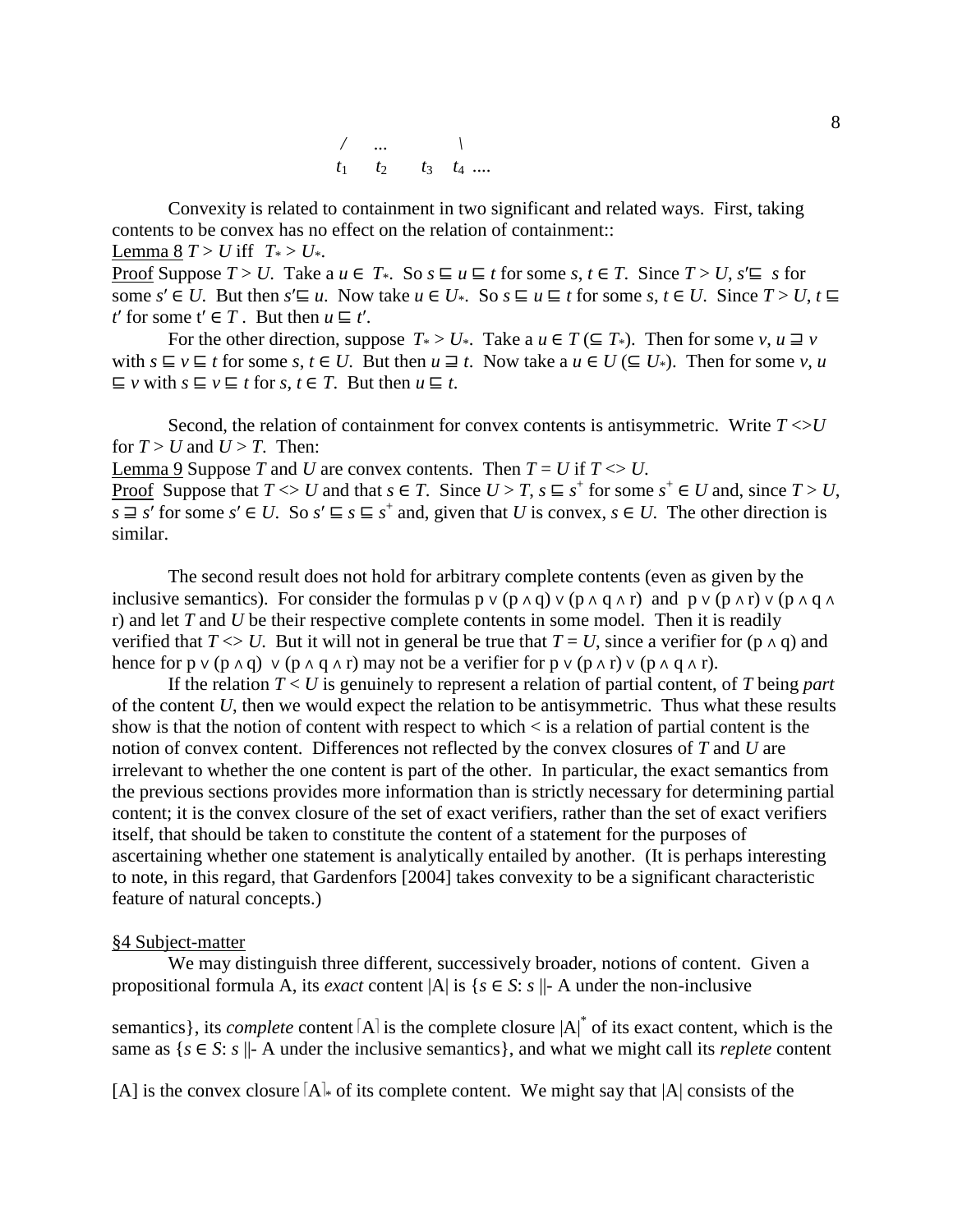states that *exactly* verify A, [A] of the states that *inclusively* verify A, and [A] of the states that *super-inclusively* verify A.

We previously provided a direct semantic characterization of the complete content  $|A|^*$  as the set of verifiers for A under the inclusive semantics. Something similar can be done in the case of the replete content, although in this case it is somewhat more perspicuous to define an intermediate notion of *subject*-*matter.* Intuitively, the subject-matter of a statement is what it is about and it may be identified with the closure <A> of the set of verifiers of the statement under fusions and parts. When the content of a statement is complete, there will be a maximal verifier

 $\sigma(A) = \Box(\Box A) = \Box(\Box A)$  of the statement and the closure <A> will then be identical to {*s* ∈ *S*: *s* ⊑ σ(A)). Thus, in this particular case, the subject-matter may simply be identified with σ(A), with the understanding that the statement A will be about  $\sigma(A)$  and any of its parts.

This is a 'fact'-based conception of subject-matter; the subject-matter of a statement is given, in effect, by those parts of a possible world which the statement is about. This may or may not be the most general conception of subject-matter (see Lewis [1988] and Yablo [2013] for further discussion), but it is the conception of subject-matter that is most appropriate for our present purposes in explaining the connection with analytic entailment.

The subject-matter  $\sigma(A)$  has been defined in terms of the complete content [A]. But a direct recursive definition is also possible. We distinguish between the *positive* subject-matter of  $σ<sup>+</sup>(A)$  of A and its *negative* subject-matter  $σ(A)$ , which may be identified with the positive subject-matter of ¬A:

$$
(i)^+ \ \sigma^+(p) = \Box |p|^+
$$

(i)  $\sigma(p) = \Box |p|$  $(ii)^{+} \sigma^{+}(\neg B) = \sigma(B)$ (ii)  $\sigma(\neg B) = \sigma^+(B)$  $(iii)^{+}\sigma^{+}(B \wedge C) = \sigma^{+}(B) \sqcup \sigma^{+}(C)$ (iii)<sup>-</sup> σ<sup>-</sup>(B ∧ C) = σ<sup>-</sup>(B) ⊔ σ<sup>-</sup>(C)  $(iv)^{+} \sigma^{+}(B \vee C) = \sigma^{+}(B) \sqcup \sigma^{+}(C)$ (iv)<sup>-</sup>  $\sigma$ <sup>-</sup>(B v C) =  $\sigma$ <sup>-</sup>(B)  $\sqcup$   $\sigma$ <sup>-</sup>(C)

An easy induction shows:

Lemma 10  $\sigma^+(A) = \Box(|A|)$  and  $\sigma(A) = \Box(|\neg A|)$ .

It follows from these definitions that  $\sigma^+(B \wedge C) = \sigma^+(B \vee C)$  and  $\sigma(B \wedge C) = \sigma(B \vee C)$ . However, there is no reason in general why  $\sigma^+(A)$  should be the same as  $\sigma(A) = \sigma^+(-A)$ . We could define the *bi-lateral subject-matter*  $\sigma(A)$  *of* A to be  $\sigma^+(A) \sqcup \sigma(B)$ } and we would then have  $\sigma(A) = \sigma^+$ ( $\neg A$ ) in addition to the identities  $\sigma(B \wedge C) = \sigma(B \vee C) = \sigma(B) \sqcup \sigma(CC)$ .

We may show: Theorem 11 [A] = [|A|,  $\sigma^+(A)$ ] and  $[\neg A] = [|A|, \sigma^-(A)]$ .

Proof  $[A] = [A]_{\ast}$  by definition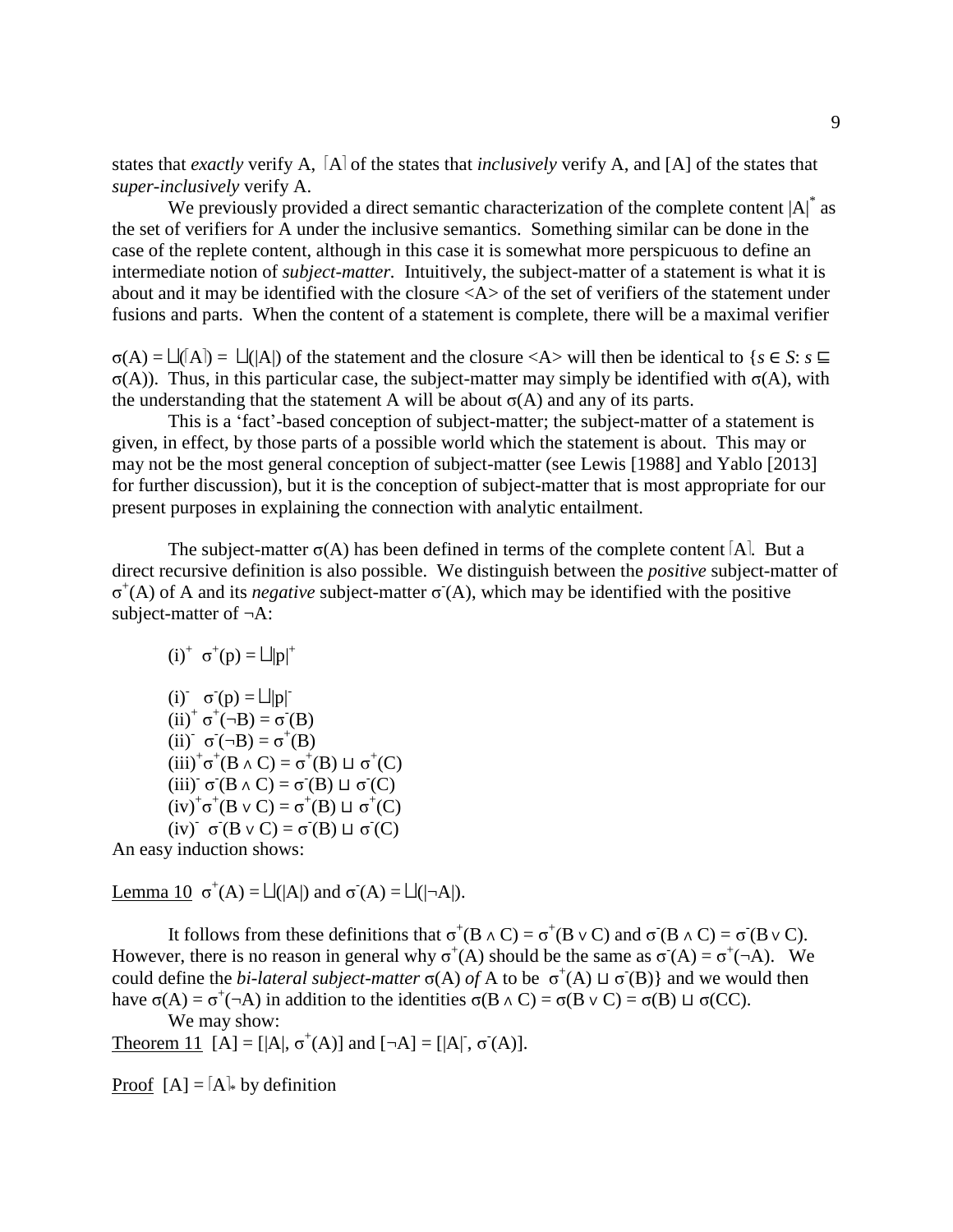$=$  [[A],  $\Box$ ([A])] since [A] is complete by lemma 5

 $= [[A], L(|A|)]$  since  $L(|A|) = L(|A|^*) = L(|A|)$ 

 $=$  [|A|,  $\Box$ (|A|)] since  $|A| \subseteq [A]$  and each  $s \in [A]$  contains a  $t \in |A|$ 

= [|A|,  $\sigma^+(A)$ ] since  $\Box(A) = \sigma^+(A)$  by lemma 10. The proof for  $[\neg A]$  is similar.

Thus the verifiers of A under the 'replete' semantics are those states 'big' enough to contain an exact verifier but 'small' enough to be included within the subject-matter of the

statement.

Given the above result, we can now provide a direct semantics for replete content. We first give a recursive definition of  $\sigma^+$  and  $\sigma^-$  as above. We then give a recursive specification of the positive and negative replete contents  $[A]^+$  and  $[A]^-$  in terms of  $\sigma^+$  and  $\sigma^-$ . Thus, in the case of the positive content for conjunctions and disjunctions, for example, we will have the following two clauses:

 $[B \wedge C]^+ = [[B]^+ \sqcup [C]^+, \sigma^+(B \wedge C)],$ 

 $[B \vee C]^+ = [[B]^+ \cup [C]^+, \sigma^+(B \vee C)]$ 

(where  $[B]^+ \sqcup [C]^+ = \{ s \sqcup t : s \in [B]^+ \text{ and } t \in [C]^+ \}.$ 

The relation of containment among the contents [A] and [C] is particularly perspicuous when the contents of A and C are represented in the form  $[|A|, \sigma^+(A)]$ ,  $[|C|, \sigma^+(C)]$ . For we may then say:

 $[|A|, \sigma^+(A)] > [|C|, \sigma^+(C)]$  if (i)  $|A| \supseteq |C|$  and (ii)  $\sigma^+(C) \sqsubseteq \sigma^+(A)$ .

Here (i) corresponds to the first clause of the original definition of containment and specifies an entailment-type relation between the exact verifiers of A and C, while (ii) corresponds to the second clause of the original definition and specifies a relation of inclusion between the subjectmatters of C and A. There has been a long tradition - going back to Parry [1933] and reemerging in the recent work of Yablo[2013] - of thinking of the relation of analytic entailment between A and C as the conjunction of a relation of non-analytic entailment relation between A and C, on the one hand, and a relation of inclusion between the subject matters of C and A, on the other. We see from the above definition how the present account of analytic entailment also conforms - in what is perhaps an especially pleasing way - to this tradition.

### §5 Soundness of AC

We say that the formula  $A \leftrightarrow B$  *holds in* the model M if  $[A] = [B]$ , i.e. if their replete content is the same. Spelling out directly what this means in terms of the inclusive semantics, A  $\leftrightarrow$  B will hold in a model M if (i) every verifier of A contains and is contained in a verifier of B and (ii) if every verifier of B contains and is contained in a verifier of A. We say that the formula  $A \leftrightarrow B$  is *valid* if it holds in every model and that the inference  $A_1, A_2, ..., A_n/B, n \ge 0$ , is valid if B holds in any model in which all of  $A_1, A_2, ..., A_n$  hold.

If we were to introduce the connective  $\rightarrow$  for analytic entailment into the language, then

we might say that A  $\rightarrow$  B holds in a model M if  $[A] > [B]$  or, spelling this out directly, if (i)  $[A] \sqsupseteq$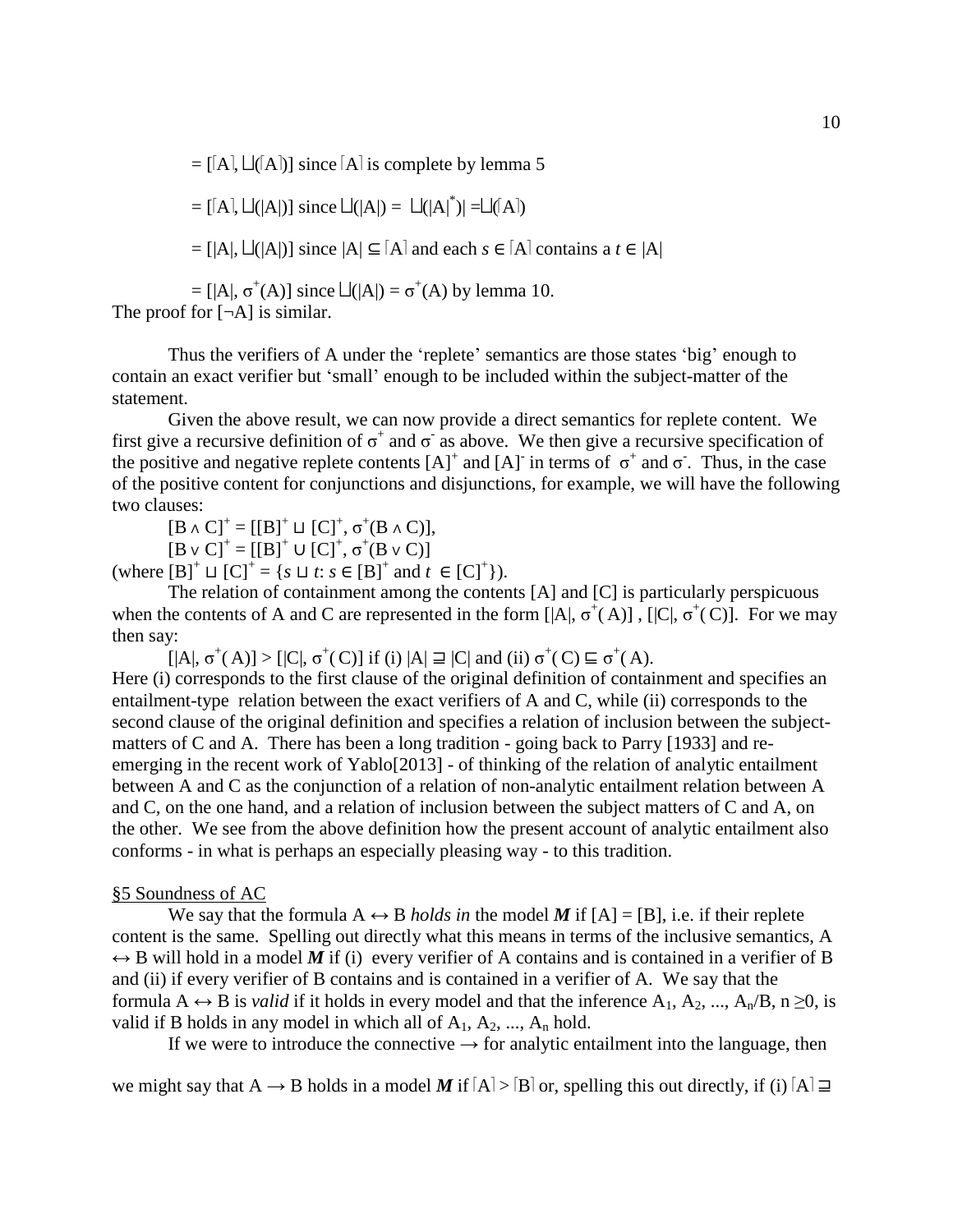B, i.e. every verifier of A (under the inclusive semantics) contains a verifier of B and (ii)  $[B] \subseteq$ 

[A], i.e. every verifier of B is contained in a verifier of A. It is worth noting that:

 $(A \vee B) \rightarrow B$  holds in a model *M* iff  $[A] \sqsupseteq [B]$ ; and

 $A \rightarrow (A \vee B)$  holds in a model *M* iff  $[B] \sqsubseteq [A]$ .

Thus the two component clauses (i) and (ii) above can be recovered from  $\rightarrow$  and hence from  $\leftrightarrow$ ; and this will mean, in its turn, that the logic for the connectives corresponding to the separate clauses (to be discussed later) can be recovered, via these definitions, from Angell's logic.

The following basic result will be helpful in what follows:

Lemma 12  $[A \wedge B] > [A]$  (relative to any model *M*).

Proof Suppose *s* is a verifier (in *M*) for A  $\land$  B under the  $[A \land B] \leq |B|$  semantics. Then it is of the form *t* ⊔ *u* where *t* is a verifier for A and *u* a verifier for B; and so *s* contains *t.* For the other direction, suppose *s* is a verifier for A. By lemma 5, there is a verifier *t* for B. But then  $u = s \sqcup t$ is a verifier for A ∧ B and contains *t*.

Note the essential use of lemma 5 and of the completeness assumption in the proof of this result.

Within the context of the inclusive semantics, we may define analytic entailment in terms of analytic equivalence, via the definition  $A \rightarrow B =_{df} A \land B \leftrightarrow A$ : Lemma 13 A  $\land$  B  $\leftrightarrow$  A holds in a model iff A  $\rightarrow$  B holds in the model.

Proof Assume A  $\land$  B  $\leftrightarrow$  A holds in the model, i.e.  $[A \land B] \ll |A|$ . Suppose *s*  $\parallel$ - A (under the inclusive semantics). Then *s* contains a verifier of  $A \wedge B$  and therefore contains a verifier of B. Now suppose *s*  $||$ - B. There is a verifier *t* of A; and so *t* ⊔ *s* is a verifier of A ∧ B. But then *t* ⊔ *s*, and hence *s*, is included in a verifier of A.

For the other direction, assume  $A \rightarrow B$  holds in the model, i.e.  $[A] > [B]$ . By lemma 12,

 $[A \wedge B] > [A]$  and so it remains to show  $[A] > [A \wedge B]$ . Take a verifier *s* of A. Then it contains a verifier *t* of B and so  $s = s \sqcup t$  is a verifier of A ∧ B. Now take a verifier *s* of A ∧ B. Then it is of the form  $t \sqcup u$ , where  $t$  is a verifier of A and  $u$  a verifier of B. But  $u$  is included in a verifier  $u^+$  of A and so  $s = t \sqcup u$  is included in a verifier  $t \sqcup u^+$  of A as well.

We now have:

Theorem 14 (Soundness) Every theorem of AC is valid.

Proof We show that each of the axioms and rules is valid. Let us examine a few representative cases. In the proofs below, ||- and -|| are understood to be in conformity with the non-inclusive semantics and  $\|$ -\* and - $\|$ \* to be in conformity with the inclusive semantics.

AC1 A  $\leftrightarrow$   $\neg\neg A$ . *s*  $||\rightarrow \neg A$  iff *s* - $||\rightarrow A$  iff *s*  $||\rightarrow A$ . Thus  $|\rightarrow \neg A| = |A|$ ; so  $|\rightarrow \neg A| = |A|$ ; and so  $[\rightarrow \neg A] =$ [A], as required.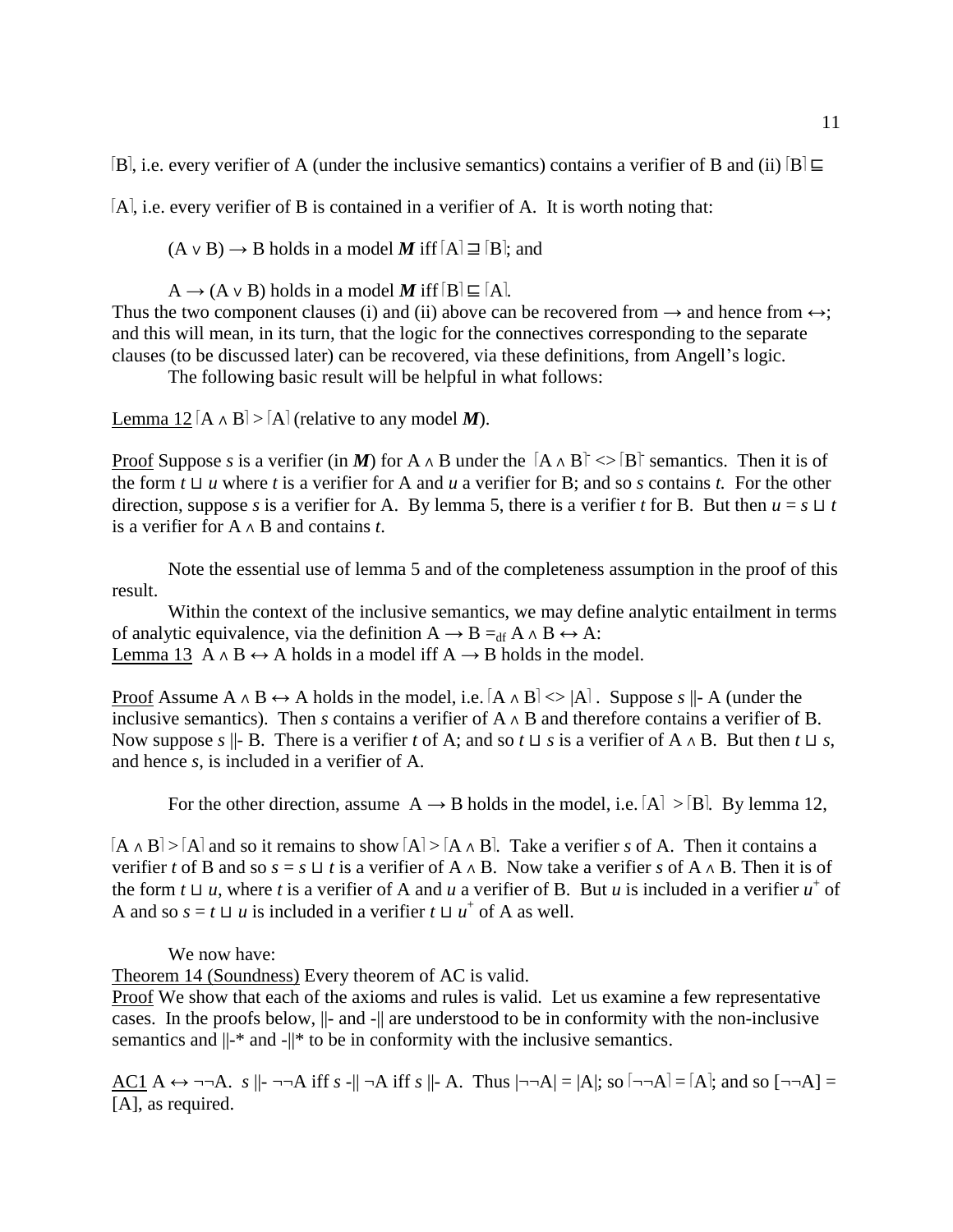AC2 A  $\leftrightarrow$  A  $\land$  A. If *s*  $\parallel$ - A then *s*  $\sqcup$  *s* = *s*  $\parallel$ - A  $\land$  A; and if *s*  $\parallel$ - A  $\land$  A, then *s* is of the form *t*  $\sqcup$  *u* 

where  $t \parallel$ - A and  $u \parallel$ - A and so  $s \parallel$ -\* A  $\land$  A. Thus  $|A| \subseteq |A \land A|$  and  $|A \land A| \subseteq [A]$ ; so  $|A| = |A \land A|$ 

A<sup>1</sup>; and hence [A] = [A 
$$
\land
$$
 A].  
\nAC8  $\neg$ (A  $\land$  B)  $\leftrightarrow$  ( $\neg$ A  $\lor$   $\neg$ B).  
\n $s \parallel \neg$   $\neg$ (A  $\land$  B) iff  $s \cdot \parallel$  A  $\land$  B  
\niff  $s \cdot \parallel$  A or  $s \cdot \parallel$  B  
\niff  $s \mid \neg$   $\neg$  A or  $s \parallel \neg$ B  
\niff  $s \mid \neg$   $\neg$  A or  $s \parallel \neg$ B  
\niff  $s \mid \neg$   $\neg$  A  $\lor \neg$  B.  
\nThus  $|\neg$ (A  $\land$  B)| = |( $\neg$ A  $\lor \neg$ B)|; and so [ $\neg$ (A  $\land$  B)] = [( $\neg$ A  $\lor \neg$ B)].  
\nAC10 A  $\land$  (B  $\lor$  C)  $\leftrightarrow$  (A  $\land$  B)  $\lor$  (A  $\land$  C).  
\n $s \parallel \neg$  A  $\land$  (B  $\lor$  C) iff  $s = t \sqcup u$  for  $t \parallel$  - A and  $u \parallel$  - B  $\lor$  C  
\niff  $s = t \sqcup u$  for  $t \parallel$  - A and  $(u \parallel$  - B or  $u \parallel$  - C)  
\niff  $s \parallel$  - A  $\land$  B or  $s \parallel$  - A  $\land$  C  
\niff  $s \parallel$  - A  $\land$  B or  $s \parallel$  - A  $\land$  C.  
\nThus  $|\land \land$  (B  $\lor$  C)| = |( $\land$  A B)  $\lor$  ( $\land \land$  C)|: and so [A  $\land$  (B  $\lor$  C)] = [( $\land$  A B)

Thus  $|A \wedge (B \vee C)| = |(A \wedge B) \vee (A \wedge C)|$ ; and so  $[A \wedge (B \vee C)] = [(A \wedge B) \vee (A \wedge C)].$ AC11 A  $\vee$  (B  $\wedge$  C)  $\leftrightarrow$  (A  $\vee$  B)  $\wedge$  (A  $\vee$  C). Suppose *s*  $\parallel$ - A  $\vee$  (B  $\wedge$  C). Then *s*  $\parallel$ - A or *s*  $\parallel$ - B  $\wedge$  C. In the first case, *s*  $\parallel$ - (A  $\vee$  B) and *s*  $\parallel$ - (B  $\vee$  C) and so *s* = *s*  $\sqcup$  *s*  $\parallel$ - (A  $\vee$  B)  $\wedge$  (A  $\vee$  C). In the second case,  $s = t$  ⊔ *u* for *t*  $\parallel$ - B and *u*  $\parallel$ - C. So *t*  $\parallel$ - (A ∨ B) and *u*  $\parallel$ - (A ∨ C) and consequently  $s = t$  ⊔ *u*  $||-(A \vee B) \wedge (A \vee C)$ . Thus  $|A \vee (B \wedge C)| \subseteq |(A \vee B) \wedge (A \vee C)|$  and so:

(\*) [A ∨ (B ∧ C)] ⊆ [(A ∨ B) ∧ (A ∨ C)].

Now suppose *s*  $|| \cdot (A \vee B) \wedge (A \vee C)$ . Then  $s = t \sqcup u$  for  $t || \cdot (A \vee B)$  and  $u || \cdot (A \vee C)$ . We distinguish four subcases:

(a)  $t \parallel$ - A and  $u \parallel$ - A. Then  $s = t \sqcup u \parallel$ -\* A; so  $s \parallel$ -\* (A v B) and  $s \parallel$ -\* (A v C); and so  $s \parallel$ -

\*  $(A \vee B) \wedge (A \vee C)$ . Thus  $|(A \vee B) \wedge (A \vee C)| \subseteq [A \vee (B \wedge C)]$  and so  $|(A \vee B) \wedge (A \vee C)| \subseteq [A \vee C]$  $(B \wedge C)$ ].

(b) *t* ||- A and *u* ||- C. There is a *u*ʹ ||- B. So *u*ʹ ⊔ *u* ||- B ∧ C and *t* ⊔ *u*ʹ ⊔ *u* ||-\* A ∨ (B ∧

C). But  $t \subseteq t \sqcup u \subseteq t \sqcup u' \sqcup u$ ,  $t \parallel^{*} A \vee (B \wedge C)$  and  $t \sqcup u' \sqcup u \in [A \vee (B \wedge C)]$  and so  $s = t \sqcup u \in$  $[A \vee (B \wedge C)]$ . Thus again,  $|(A \vee B) \wedge (A \vee C)| \subseteq [A \vee (B \wedge C)]$ .

(c)  $t \parallel$ - B and  $u \parallel$ - A. Similar to case (b).

(d) *t*  $\parallel$ - B and *u*  $\parallel$ - C. Then  $s = t \sqcup u \parallel$ - (B ∧ C) and so  $s \parallel$ - A  $\vee$  (B ∧ C). Thus again,  $\parallel$ (A  $\vee$  B)  $\wedge$  (A  $\vee$  C)|  $\subseteq$  [A  $\vee$  (B  $\wedge$  C)].

In each subcase,  $|(A \vee B) \wedge (A \vee C)| \subseteq [A \vee (B \wedge C)]$  and hence:

 $(**)$  [(A ∨ B)  $\land$  (A ∨ C)] ⊆ [A ∨ (B  $\land$  C)]

From (\*) and (\*\*), we obtain  $[A \vee (B \wedge C)] = [(A \vee B) \wedge (A \vee C)]$ , as required.

E13 A  $\leftrightarrow$  B, B  $\leftrightarrow$  C / A  $\leftrightarrow$  C. Assume A  $\leftrightarrow$  B, B  $\leftrightarrow$  C hold in the given model. Then [A] = [B] and [B] = [C]; so [A] = [C]; and so  $A \leftrightarrow C$  also holds in the model.

AC14 A  $\leftrightarrow$  B /(A  $\land$  C)  $\leftrightarrow$  (B  $\land$  C). Assume  $[A] \leq B$ . To show  $[A \land C] \leq B \land C$ . Suppose *s* 

 $\in$  [A  $\wedge$  C], i.e. *s*  $\|\cdot^* A \wedge C$ . Then for some *t* and *u*, *s* = *t*  $\sqcup$  *u*, *t*  $\|\cdot$  B and *u*  $\|\cdot C$ . Since [A] > [B], *t*  $\sqsupseteq$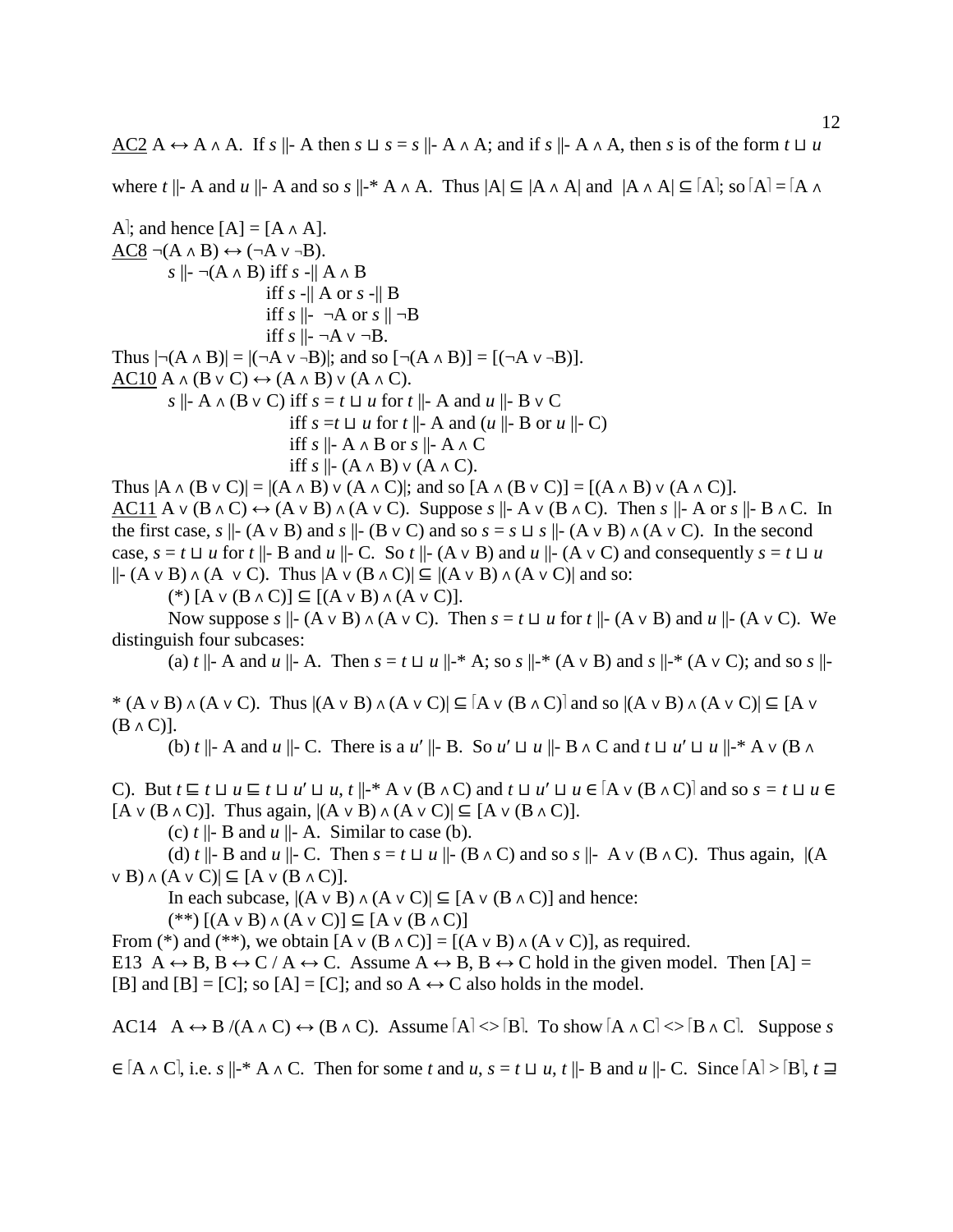*t*' for some *t*' ∈ [B]. But then  $s = t \sqcup u \sqsupseteq t' \sqcup u \in [(B \land C)]$ . We may show similarly that for some

*t*<sup>+</sup> ∈ [B], *s* = *t* ⊔ *u* ⊑ *t*<sup>+</sup> ⊔ *u* ∈ [(B ∧ C)<sup>]</sup>; and the other direction follows by symmetry.

Note that in the above proof it is only the right to left directions of AC2 and AC11 that require appeal to inclusive as opposed to non-inclusive content.

Finally, let us show how the rule NR is not valid even though it is an admissible rule. We let *M* = (*S*, ⊑, |⋅|), where *S* =  $\wp$ ({0, 1, 2}), ⊑ = {(*s*, *t*): *s*, *t* ∈ *S* and *s* ⊆ *t*}, |p| = ({{0}}, {{1}}) and  $|q| = (\{\{0\}\}, \{\{2\}\})$ . It is then verified that  $p \leftrightarrow q$  holds in *M* while  $\neg p \leftrightarrow \neg q$  does not.

## §6 Disjunctive Normal Forms

We shall prove completeness of the system by way of disjunctive normal forms. This is perhaps the simplest way to prove completeness though it is not altogether ideal, since it does not apply to various natural extensions of the system.

A *literal* is a sentence letter or its negation; a *conjunctive form* is a literal or a conjunction of literals (i.e. it is a formula formed from literals by the means of ∧ ); and a *disjunctive form* (sometimes called a disjunctive normal form) is a conjunctive form or a disjunction of conjunctive forms. It is readily seen that in a disjunctive form no connective will occur within the scope of any occurrence of ¬ and no connective other than ∧ will occur within the scope of any occurrence of ∧. We shall think of a conjunctive form that is identical to a literal as having that literal as its sole conjunct and of a disjunctive form that is identical to a conjunctive form as having that conjunctive form as its sole disjunct.

Say that the formulas A and B are *provably equivalent* (*in* AC) if  $A \leftrightarrow B$  is a theorem (of AC).

Theorem 15 Any formula is provable equivalent to one in disjunctive normal form. Proof In the standard way, using the De Morgan Equivalences (E8,9), Double Negation (E1), Distribution of ∧ over ∨ (E10), Positive Replacement (PR), Symmetry (E12) and Transitivity (E13).

Note that the above proof makes no use of Idempotence (E2) or of Distribution of ∨ over  $\wedge$  (E11).

We now present some more refined versions of the disjunctive normal form theorem. Let us suppose that the sentence letters of our language are listed in a fixed enumeration (without repeats). A conjunctive form is then said to be *standard* if its conjuncts appear in the fixed order without repeats and with association to the left. There is then only one standard conjunctive form containing given literals as conjuncts. We can also suppose that the standard conjunctive forms are listed in a fixed enumeration. A disjunctive form is then *standard* if each of its disjuncts is standard and if the disjuncts appear in the fixed order and with association to the left. Again, there is only one standard disjunctive form containing given standard conjunctive forms as disjuncts. Thus, a standard disjunctive form is essentially given by a set of sets of literals, with the member sets of literals corresponding to standard conjunctive forms and with the set itself corresponding to a standard disjunctive form of these conjunctive forms.

Given a conjunctive form A, let us use L(A) for the literals that occur (as conjuncts) in A. Let us say that one conjunctive form A *effectively contains* another B if  $L(A) \supseteq L(B)$ , that two conjunctive forms A and B are *effectively identical* if L(A) = L(B), that two disjunctive forms are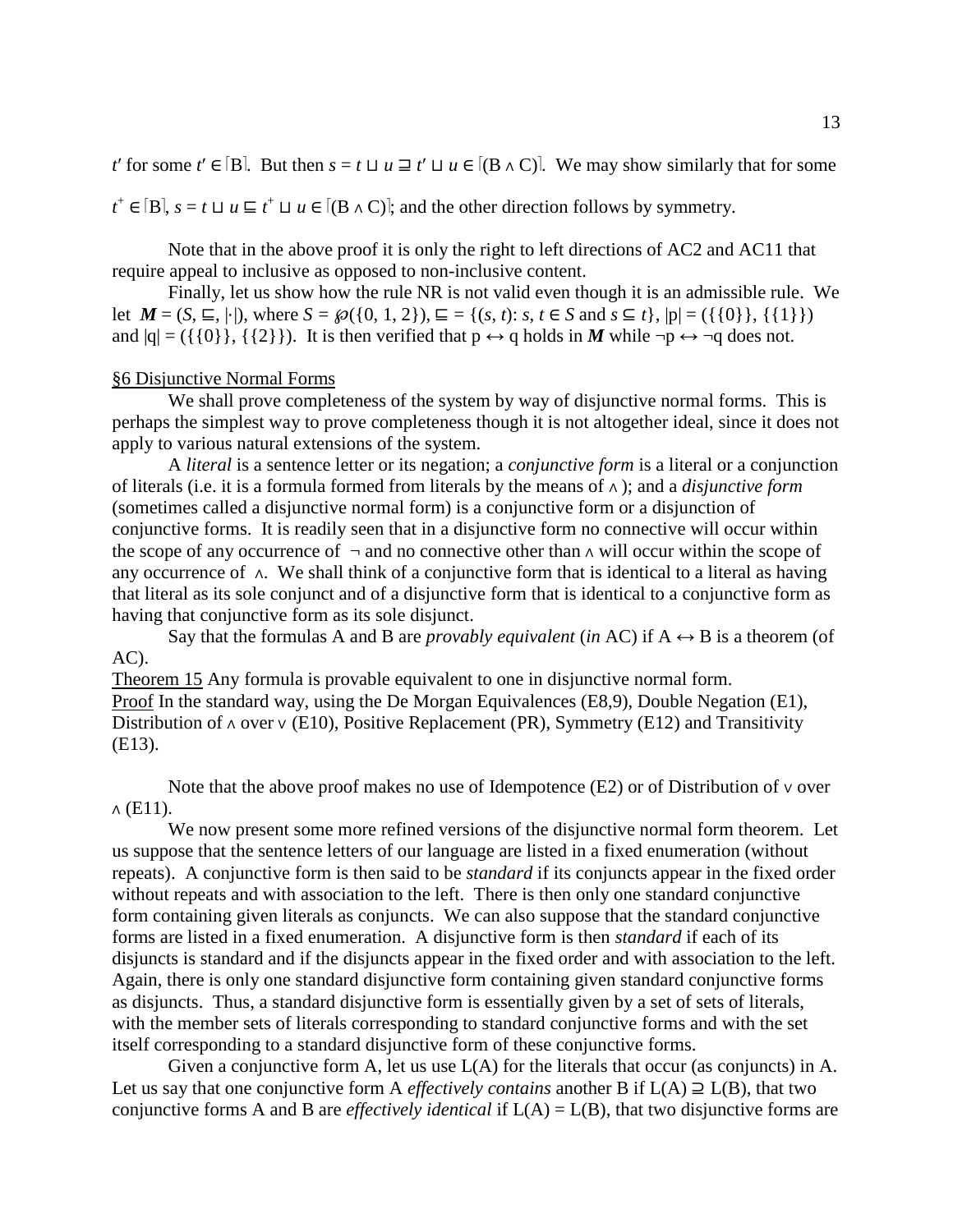*effectively identical* if any disjunct of one is effectively the same as a disjunct of the other, and that two disjunctive forms are *strictly equivalent* if they are provably equivalent and effectively identical.

Lemma 16 Each disjunctive form is strictly equivalent to a standard disjunctive form. Proof We may prove the result in the standard way by appeal to the commutativity, associativity and idempotence axioms for  $\land$  and  $\lor$  (E2 - 7).

A disjunctive form A is said to be *maximal* if, whenever it contains a disjunct D and literal q (appearing as conjunct of a disjunct), then it contains a disjunct whose literals are exactly those of D along with q (maximality is a feature of disjunctive forms corresponding to repleteness as a feature of content and also to the maximality of conjunctive normal forms as defined in Angell [1989], 126-7).

Lemma 17 Each disjunctive form A is provably equivalent to a maximal disjunctive form. Proof Let us first note that:

(\*) A  $\vee$  (B  $\wedge$  C) is provably equivalent to A  $\vee$  (A  $\wedge$  B)  $\vee$  (A  $\wedge$  C)  $\vee$  (BvC). For A  $\vee$  (B  $\wedge$  C) is provably equivalent to (A  $\vee$  B)  $\wedge$  (A  $\vee$  C), by Distribution, which is provably equivalent to  $(A \wedge A) \vee (A \wedge C) \vee (B \wedge A) \vee (B \wedge C)$  by Distribution again, which simplifies to A  $V(A \land B) V(A \land C) V(B \land C).$ 

Let A# be a maximal form of A (clearly, a maximal form always exist). Let A's *fall-off* value n be the number of times there is no disjunct in A effectively identical to D ∧  $q_1 \wedge q_2 \wedge ...$  $q_n$ , n > 0, where D is a disjunct of A and  $q_1 \wedge q_2 \wedge ... q_n$  are literals occurring in D (where all that concerns us is the composition  $L(D)$  of a disjunct). The proof is by induction on n. If  $n = 0$ , then A is already maximal. So suppose  $n > 0$ . Then there is a disjunct D of A and a literal q of A for which D  $\land$  q is not also a disjunct of A. Without loss of generality, we can assume that A is of the form D v (q  $\wedge$  C)  $\vee$  E, where E is itself a disjunctive form. By (\*) above, D  $\vee$  (q  $\wedge$  C) is provably equivalent to D  $\vee$  (D  $\wedge$  q)  $\vee$  (D  $\wedge$  C)  $\vee$  (q  $\wedge$  C) and so D  $\vee$  (q  $\wedge$  C)  $\vee$  E is provably equivalent to D v (D ∧ q) v (D ∧ C) v (q ∧ C) v E, which has a smaller fall-off value than D v (q  $\land$  $C$ )  $\vee$  E.

Putting together the three previous results, we obtain:

Theorem 17 (Normal Form) Each formula A is provably equivalent to a standard maximal disjunctive form B.

Proof By theorem 15, A is provably equivalent to a disjunctive form A'; by lemma 17, A' is provably equivalent to a maximal disjunctive form A''; by lemma 16, A'' is strictly equivalent to a standard disjunctive form B, which must also be maximal given that it is effectively identical to  $A^{\prime\prime}$ .

## §7 Completeness of AC

We use an obvious form of canonical model to connect disjunctive forms to the semantics.

The *canonical model*  $M_c$  is the triple  $(S_c, \sqsubseteq_c, |\cdot|_c)$ , where:

- (i) *S*<sup>c</sup> is the set of all sets of literals;
- (ii)  $\sqsubseteq_c$  is the subset relation restricted to *S*;
- (iii)  $|p|_c = \{(V, F): V = \{\{p\}\}\$  and  $F = \{\{\neg p\}\}\}.$

It is readily verified that  $M_c$  is indeed a model.

The following results are readily verified: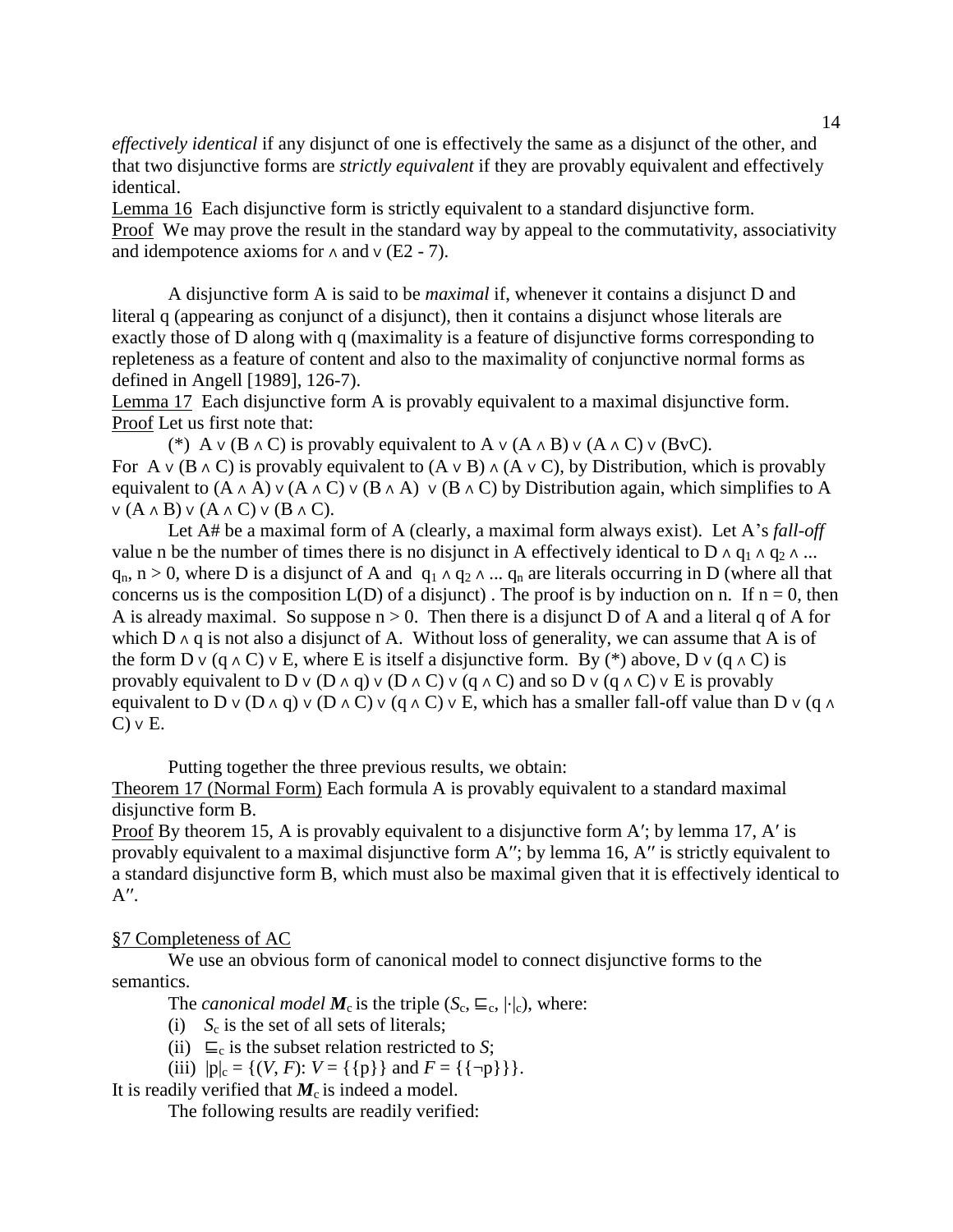Lemma 18 (i) For any conjunctive form A,  $|A|_c = \{L(A)\}\$ , and

(ii) For any disjunctive form  $D = D_1 \vee D_2 \vee \dots D_n$ ,  $|D|_c = \{L(D_1), L(D_2), ..., L(D_n)\}.$ 

(iii) For any maximal disjunctive form  $D$ ,  $|D|_c$  is a replete content.

Lemma 19 Let A and B be two standard maximal disjunctive forms. Then:

 $[A]_c = [B]_c$  iff  $A = B$ .

Proof Suppose that  $[A]_c = [B]_c$  and that  $A = A_1 \vee A_2 \vee ... \vee A_m$  and  $B = B_1 \vee B_2 \vee ... \vee B_n$ . Given that A and B are maximal disjunctive forms,  $|A|_c$  and  $|B|_c$  are replete contents by lemma 18(iii) and so  $[A]_c = |A|_c$  and  $[B]_c = |B|_c$ . By lemma 18(ii),  $|A|_c = \{L(A_1), L(A_2), ..., L(A_m)\}\$  and  $|B|_c =$  ${L(B_1), L(B_2), ..., L(B_n)}$  and so  ${L(A_1), L(A_2), ..., L(A_m)} = {L(B_1), L(B_2), ..., L(B_n)}$ . But given that A and B are in standard disjunctive form, this implies that  $A = B$ .

Theorem 20 (Completeness) Any valid formula  $A \leftrightarrow B$  is a theorem of AC.

Proof By the normal form theorem (theorem 17), A is provably equivalent to a standard maximal disjunctive form A' and B is provably equivalent to a standard maximal disjunctive form B'. By soundness of AC (theorem 14),  $A' \leftrightarrow B'$  is also valid and so  $[A']_c = [B']_c$ . By lemma 19,  $A' = B'$ and, since A is provably equivalent to Aʹ and B to Bʹ, A is provably equivalent to B.

The previous results provide a semantic proof of the 'uniqueness' theorem of Angell [1989], p. 128:

Theorem 21 (Uniqueness) Each formula A is provably equivalent to a unique standard maximal disjunctive form.

Proof Suppose A is provably equivalent to the standard maximal disjunctive forms A' and A''. Then A' is provably equivalent to A''. By Soundness,  $[A']_c = [A'']_c$  and so, by lemma 19, A' =  $A^{\prime\prime}$ .

We may see this result as a concrete 'syntactic' version of lemma 9. We may also establish the completeness of the system  $AC_{\rightarrow}$ , as defined in §1:

Theorem 22 Any valid formula  $A \rightarrow B$  is a theorem of  $AC_{\rightarrow}$ .

Proof Suppose A  $\rightarrow$  B is valid. Then A  $\leftrightarrow$  A  $\land$  B is valid by lemma 13. By the completeness of AC, A  $\leftrightarrow$  A ∧ B is a theorem of AC and hence A  $\rightarrow$  A ∧ B is a theorem ofv. But A ∧ B  $\rightarrow$  B is a theorem of  $AC$ , and so, by the  $\rightarrow$ -version of E13, so is  $A \rightarrow B$ .

We should mention that the canonical model can be confined to the sentence letters occurring in A and B and we may thereby establish that the system AC has the finite model property and is decidable.

## §8 The Bi-lateral Semantics for AC

The above semantics for analytic entailment and equivalence has been uni-lateral; it simply relates to the positive content of the formulas in question. We may also provide a bilateral semantics for these notions, which relates in a similar way to both the positive and the negative content of the formulas.

In the case of analytic equivalence, we will now say that  $A \leftrightarrow B$  *holds in* the model M if  $[A]^+$  =  $[B]^+$  and  $[A]^ = [B]^-$  or, to put it in terms of the inclusive semantics, if (i) every verifier (or falsifier) of A contains and is contained in a verifier (or falsifier) of B and (ii) if every verifier (or falsifier) of B contains and is contained in a verifier (or falsifier) of A.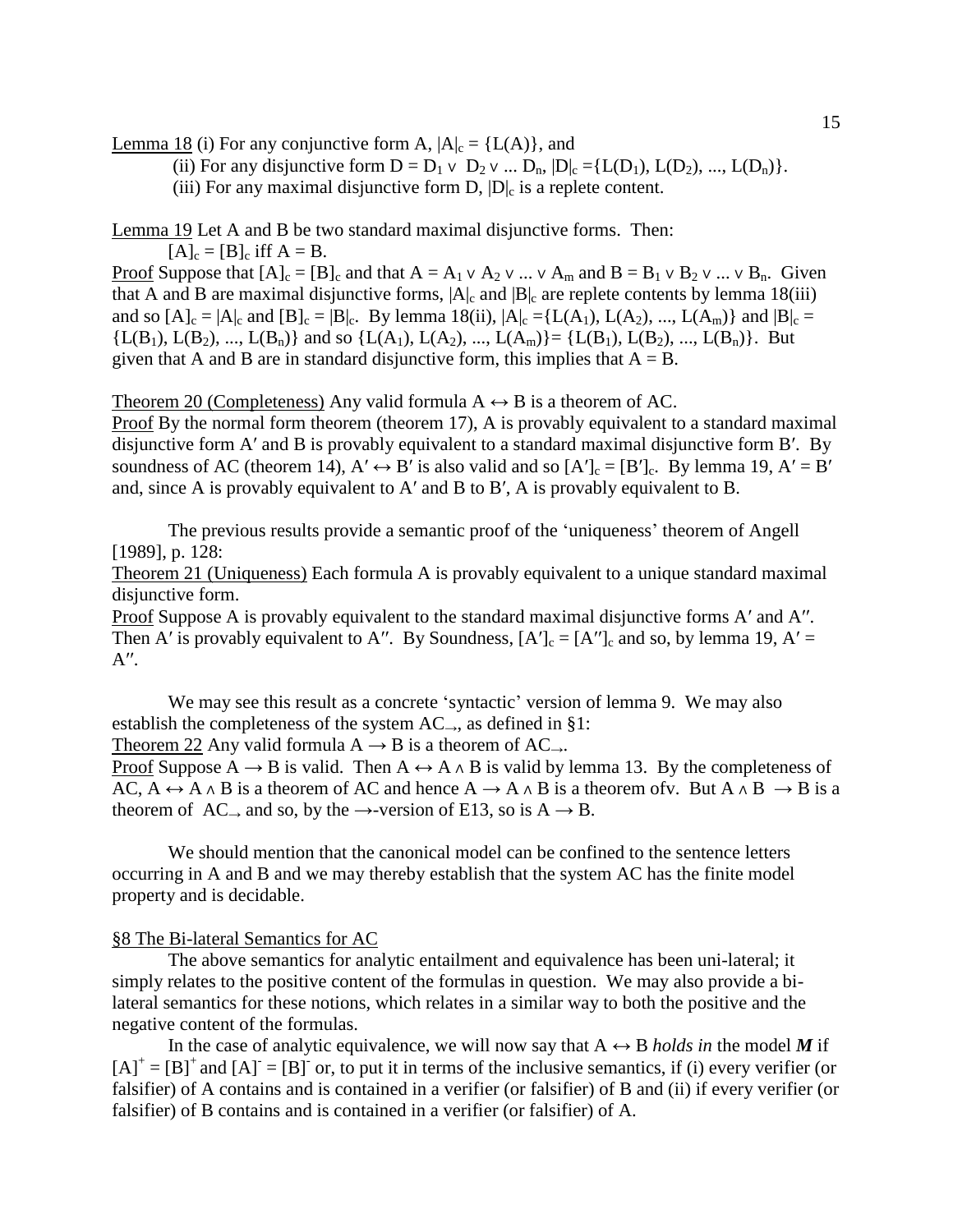We might read off the semantics for analytic entailment from its definition A  $\land$  B  $\leftrightarrow$  A in terms of analytic equivalence:

Lemma 23  $[A \wedge B] = [A]$  iff  $[B] \sqsubseteq [A]$  &  $[B] \sqsupseteq [A]$  $\text{iff } [B]^{T} \subseteq [A]^{T}$ . Hence  $A \wedge B \leftrightarrow A$  holds in the model both  $[A]^+$  >  $[B]^+$  and  $[B]^-\subseteq [A]$ .

Proof  $[A \wedge B] = [A]$  iff  $[A \wedge B] \iff [A]$ . Hence for the first result it suffices to show:

 $[A \wedge B] \Leftrightarrow [A]$  iff  $[B] \sqsubseteq [A]$  &  $[B] \sqsupseteq [A]$ .

Suppose  $[A \wedge B] \leq [A]$ . Then every (inclusive) falsifier for A  $\wedge$  B, and a falsifier for B, in

particular, should contain and be contained in a falsifier for A. Now suppose  $[B] \subseteq [A] \& [B] \supseteq$ 

A - . Then a falsifier for A will be a falsifier for A ∧ B, on the one hand, and a falsifier for A ∧ B, on the other hand, will either be (a) a falsifier for A or (b) a falsifier for B and hence containing and contained in a falsifier for A, or (c) the fusion  $s = t \sqcup u$  of a falsifier *t* for A and a falsifier *u* for B and so *s* will contain a falsifier *t* for A and, since *u* is contained in a falsifier  $u^+$ for A, *s* will also be contained in a falsifier  $t \sqcup u^+$  for A.

We next show:

 $[B] \sqsubseteq [A] \& [B] \sqsupseteq [A]$  iff  $[B] \subseteq [A]$ .

Suppose the condition on the left and take  $u \in [B]$ . Then  $u \subseteq u \subseteq u^+$  for some (inclusive) falsifiers *u* and *u*<sup>+</sup> of B. But then *u* contains a falsifier *t* for A and *u*<sup>+</sup> is contained in a falsifier  $t^+$  for A. So  $t \sqsubseteq u \sqsubseteq t^+$  and, consequently,  $u \in [A]$ .

Now suppose  $[B] \subseteq [A]$  and take a falsifier *t* of B. Then  $t \in [B]$  and so  $t \in [A]$ , and so for some falsifiers falsifier *t* and *t*<sup>+</sup> for A,  $t \sqsubseteq u \sqsubseteq t^+$ , thereby showing that *t* contains and is contained in a falsifier for A.

Finally, let us note that  $A \wedge B \leftrightarrow A$  holds in the model iff  $[A \wedge B]^+ = [B]^+$  and  $[A \wedge B]^-=$ 

[B]. By lemmas 12 and 13,  $[A \wedge B]^+ = [B]^+$  iff  $[A \wedge B]^+ > [A]^+$  and, by lemma 8,  $[A \wedge B]^+ > [A]^+$ iff  $[A ∧ B]^+ > [A]^+$ .

Clearly, if  $A \leftrightarrow B$  is valid under the bi-lateral semantics then it is valid under the unilateral semantics. It turns out that the converse also holds:

Theorem 24 The system AC is sound for the bi-lateral semantics and hence every formula valid under the uni-lateral semantics is also valid under the bi-lateral semantics.

Proof The theorem A  $\leftrightarrow$  B of AC will be valid under the bi-lateral semantics if A  $\leftrightarrow$  B and  $\neg$ A  $\leftrightarrow \neg B$  are both valid under the uni-lateral semantics. But this follows from the soundness of AC under the uni-lateral semantics (theorem 14) and the fact that NR is an admissiable rule (theorem 2).

# §9 A 4-Valued Semantics for AC

We shall provide an alternative proof of completeness in terms of a combination of two four-valued matrices.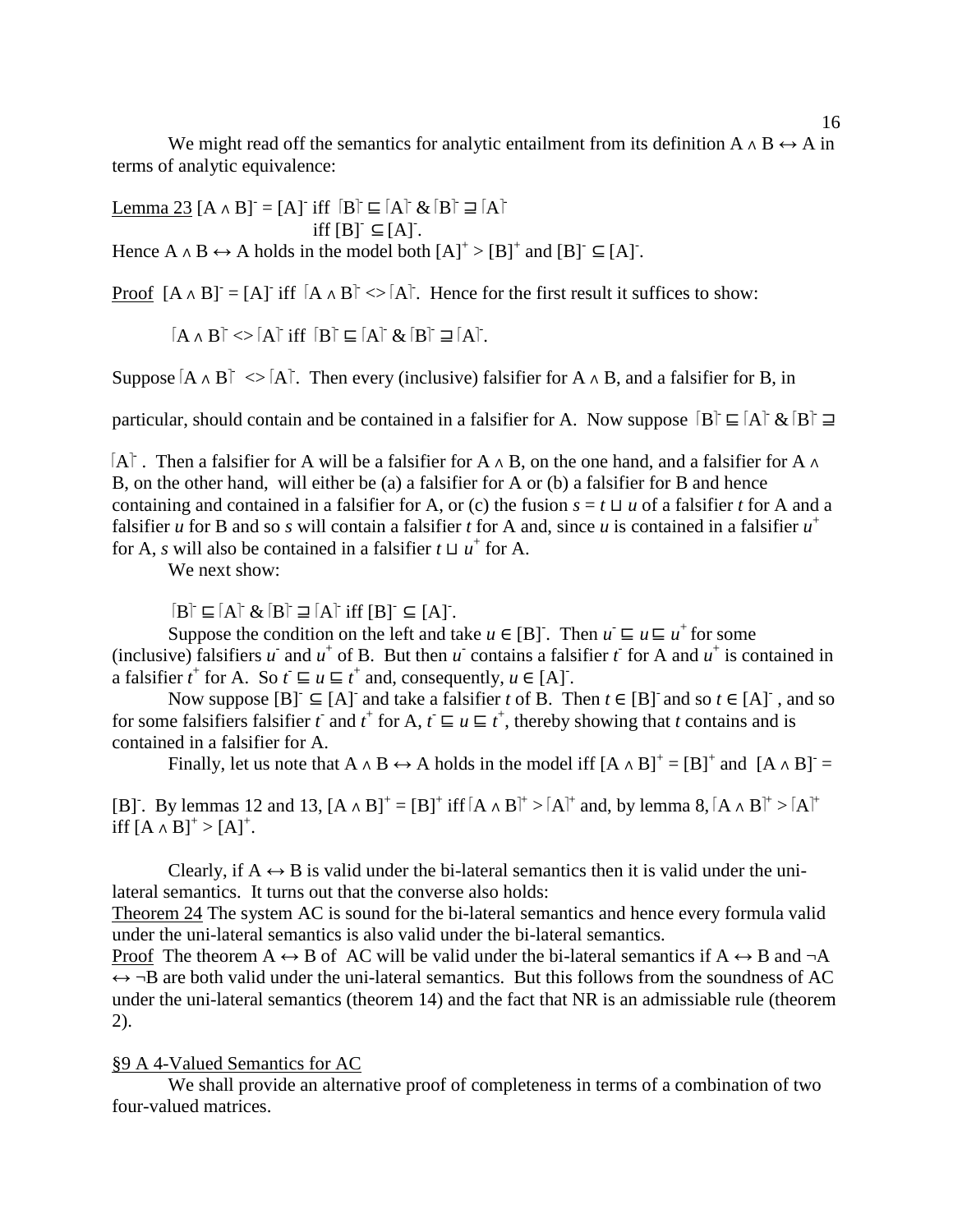One is already familiar from the four-valued semantics for first-degree entailment. Let us use T and F for truth and falsity. The four truth-values of the semantics might then be signified by TF (true and false),  $TF$  (exclusively true),  $FT$  (exclusively false), and  $TF$  (neither true nor false). Take a formula to be *true* (resp. *false*) under an assignment α of these four truth- values if its truth-value contains an uncrossed T (F). Truth-values are assigned to truth-functional formulas under a given assignment according to the following prescriptions:

- $(i)$   $\neg A$  is true (false) iff A is false (true)
- (ii)  $A \wedge B$  is true iff A and B are true, and
	- A ∧ B is false iff A or B is false;
- (iii)  $A \vee B$  is true iff A is true or B is true
	- A ∨ B is false iff both A and B are false.

We say C is a *first degree entailment of*  $A - A \models_{\text{fde}} C - \text{if}$ , under any assignment C is true whenever A is true (in effect, TF and TF are taken to be the designated values); and we say C is

an *inexact consequence of*  $A - A \models_i C - if$ , relative to any model,  $[A]^+ \sqsupseteq [C]^+$ . Within the present context, the notion of first degree entailment might be axiomatized by adding the axiom  $A \rightarrow A$  $\vee$  B to AC<sub>→</sub>.

We can show that first degree entailment and inexact consequence coincide (a result first established, in effect, by van Fraassen [1969]):

Theorem 25 A  $\parallel$ -<sub>i</sub> C iff A  $\models$ <sub>fde</sub> C.

Proof First suppose not A  $\models_i C$ . Then for some model M and state *s* of M, *s* (inexactly) verifies A but does not inexactly verify C. Define the assignment  $\alpha$  by:

(i) p is true under α iff *s* inexactly verifies p, and

(ii) p is false under α iff *s* inexactly falsifies p.

An easy induction then shows that for any formula B:

(i)\* B is true under α iff *s* inexactly verifies B, and

(ii)\* B is false under α iff *s* inexactly falsifies B.

So A is true relative  $\alpha$  and C is not and hence not A  $\models_{\text{fde}} C$ .

Suppose now that not A  $\models_{\text{fde}} C$ . So under some assignment  $\alpha'$ , A is true and C is not true. Recall the definition of the canonical model  $M_c = (S_c, \sqsubseteq_c, |\cdot|_c)$  from the beginning of §7. Let  $s_{\alpha'}$  $=$ {p: p is true under  $\alpha'$ }  $\cup$  {¬p: p is false under  $\alpha'$ }. We readily show:

(i)' p is true under  $\alpha'$  iff  $s_{\alpha'}$  inexactly verifies p (in the canonical model), and

(ii)' p is false under  $\alpha'$  iff  $s_\alpha$  inexactly falsifies p.

So from  $(i)$ <sup>\*</sup> and  $(ii)$ <sup>\*</sup> above, it follows for any formula B that:

(i)<sup>\*</sup>' B is true under  $\alpha'$  iff  $s_{\alpha'}$  inexactly verifies B, and

(ii)<sup>\*</sup>' B is false relative to  $\alpha'$  iff  $s_{\alpha}$  inexactly falsifies B.

Since A is true and C is not true under  $\alpha'$ ,  $s_\alpha$  inexactly verifies A and fails to inexactly verify C and so not A  $\parallel$ -<sub>i</sub> C.

Analogous results may be established for the 'reverse' clause in the semantical account of partial entailment. In this case, we shall provide three alternative characterizations - one in terms of positive and negative occurrence, a second in terms of partial truth and falsity, and a third in terms of an axiomatic system.

The first is in terms of the valence, *positive* or *negative*, of the occurrence of a sentence letter in a formula. This is defined as follows:

(i) p occurs positively in p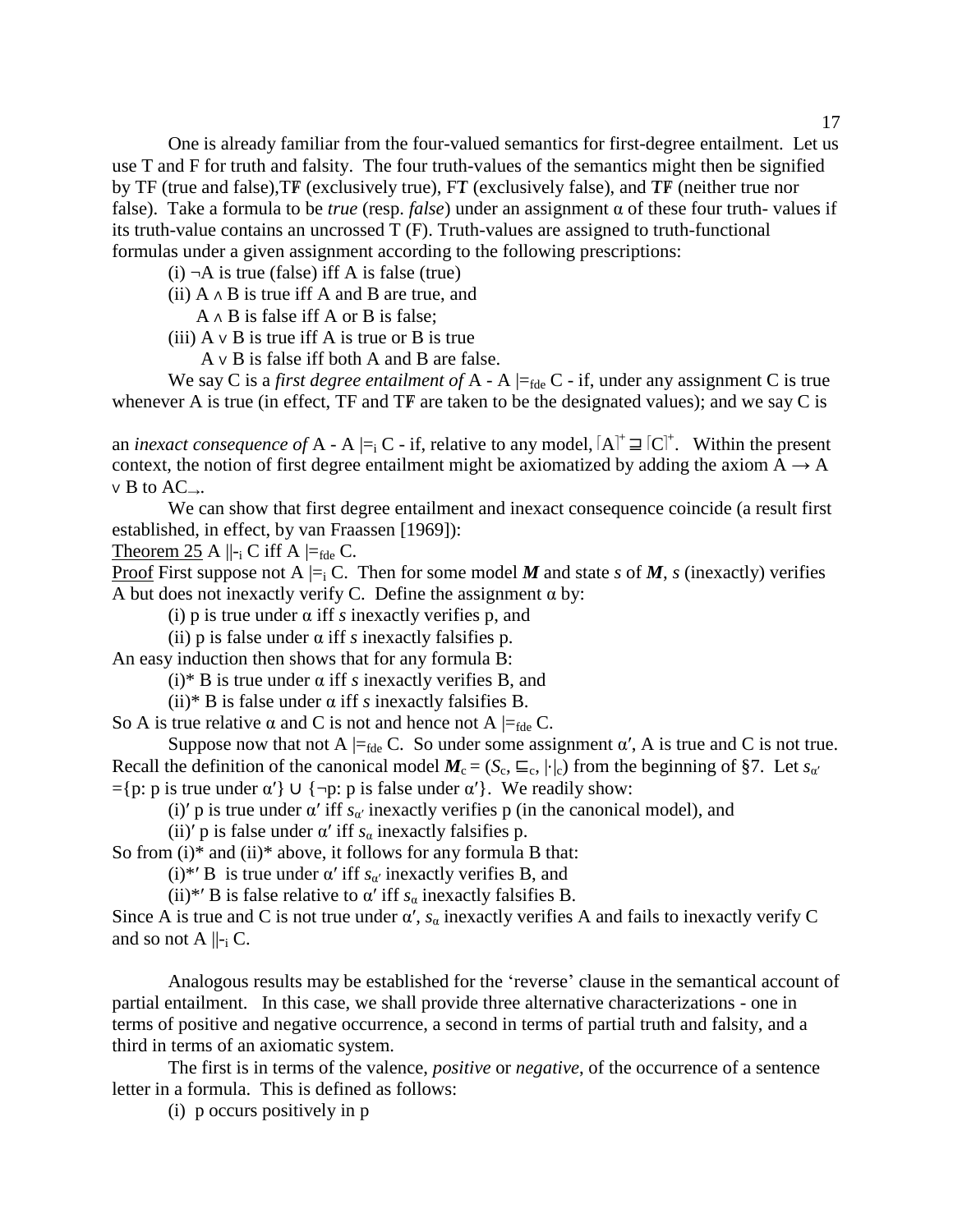(ii) if p occurs positively (negatively) in A then it occurs negatively (positively) in  $\neg A$ 

(iii) if p occurs positively (negatively) in A or in B then it occurs positively (negatively) in  $A \wedge B$  and in  $A \vee B$ .

Note that a sentence letter may occur both positively and negatively in a given formula or not occur at all and hence occur neither positively nor negatively.

Given the notions of positive and negative occurrence, we may say A *preserves the valence of* C if every sentence letter that occurs positively (negatively) in C occurs positively (negatively) in A.

We have the following axiom system  $AC<sub>2</sub>$  for the preservation of valence:

 $S1. A \rightarrow \neg\neg A$ 

S2.  $\neg\neg A \rightarrow A$ 

S3.  $A \rightarrow (A * B)$ 

S4.  $B \rightarrow (A * B)$ 

S5.  $A \rightarrow B$ ,  $B \rightarrow C / A \rightarrow C$ 

S6  $A \rightarrow B / \neg A \rightarrow \neg B$ 

S7.  $A \rightarrow C$ ,  $B \rightarrow C / (A * B) \rightarrow C$ ,

where \* is used indifferently for ∧ and ∨. For later purposes, we should note that an easy induction establishes that if  $C \leftrightarrow A$  is a theorem of AC then  $C \rightarrow A$  is a theorem of AC<sub>2</sub>. We can now establish the soundness and completeness of the system  $AC<sub>2</sub>$  with respect to

valence:

Theorem 26 A preserves the valence of iff  $C \rightarrow A$  is a theorem of AC<sub>2</sub>.

Proof (Sketch) Soundness (the left to right direction) is established by an easy induction. For completeness, we first show:

(i) if A preserves the valence of p then  $p \rightarrow A$  is a theorem

(ii) if A preserves the valence of  $\neg p$  then  $\neg p \rightarrow A$  is a theorem by induction on A. We then show:

(iii) if A preserves the valence of C then  $C \rightarrow A$  is a theorem by induction on C.

The third alternative characterization is in terms of the notions of partial truth (t) and partial falsity (f). As with 'complete' truth (T) and falsehood (F), we may distinguish four truthvalues, which we denote by tf (both partially true and partially false), if (partially true but not partially false), ft (partially false but not partially true), if (neither partially true nor partially false). It should be understood that partial truth or falsehood is taken to be relative to a state. Thus a statement may be neither partially true nor partially false since there may be no information in the state bearing upon its truth and falsity and a statement that is partly true but not partly false may still be false simpliciter since the failure to be partially false may simply arise from a lack of information in the state.

Truth-values are assigned to truth-functional formulas under a given assignment according to the following prescriptions:

 $PT(i)$   $\neg A$  is partially true (false) iff A is partially false (true)

PT(ii) A  $\land$  B is partially true iff A is partially true or B is partially true, and

 $A \wedge B$  is partially false iff A is partially false or B is partially false;

PT(iii)  $A \vee B$  is partially true iff A is partially true or B is partially true  $A \vee B$  is partially false iff A is partially false or B is partially false.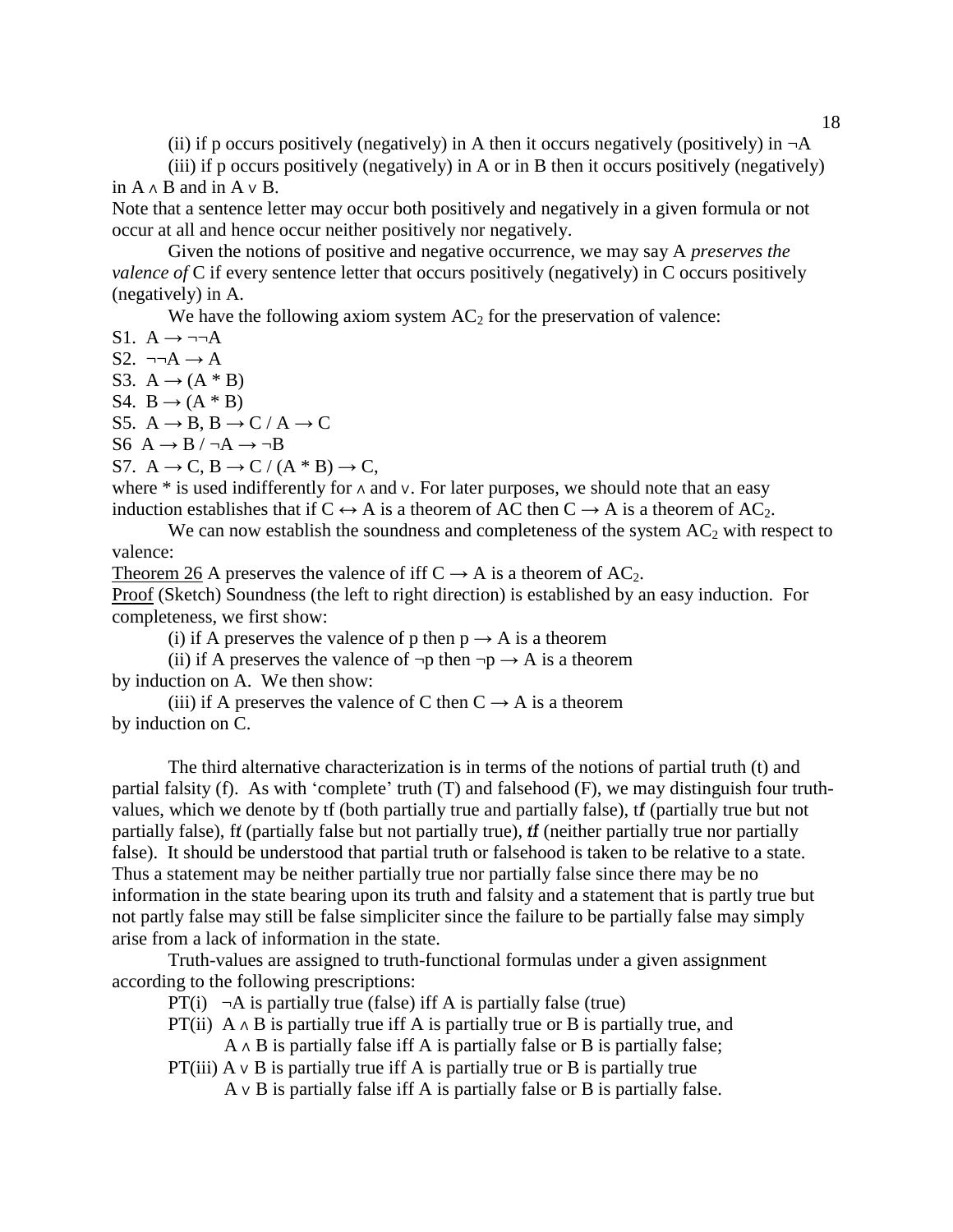(Truth-tables along these lines have been considered by Humberstone [2003]). We say a formula is *partially true* (*partially false*) under an assignment α if its value under the assignment contains a t (contains an f) (this is analogous to the earlier stipulation for when a formula is true or is false). Under a slight abuse of notation, we shall sometimes write  $\alpha(A) = t$  (or  $\alpha(A) = f$ ) if A is partially true (partially false) under  $\alpha$  (note that both  $\alpha(A) = t$  and  $\alpha(A) = f$  can hold).

Given the notions of partial truth and falsehood, we say A *preserves the partial truth of* C if A is partially true under any assignment of partial truth-values under which C is partially true.

Partial truth and valence are connected as follows:

Lemma 27 For α an assignment of partial truth-values,

(i)  $\alpha(A) = t$  iff  $\alpha(p) = t$  for some positively occurring sentence letter p in A or

 $\alpha(p)$  = f for some negatively occurring sentence letter p in A;

(ii)  $\alpha(A) = f$  iff  $\alpha(p) = f$  for some positively occurring sentence letter p in A or

 $\alpha(p) = t$  for some negatively occurring sentence letter p in A.

Proof By a straightforward induction.

We may now establish the equivalence of the preservation of partial truth and valence: Lemma 28 A preserves the partial truth of C iff A preserves the valence of C. Proof Suppose that A does not preserve the valence of C. Then some sentence letter p occurs positively in C but not positively in A or negatively in C but not negatively in A. Without loss of generality, assume the former. Let  $\alpha$  be such that:

 $\alpha(p) = tf$  and

 $\alpha(q) = tf$  for any sentence letter q not identical to p.

By lemma 27,  $\alpha(C) = t$  but not  $\alpha(A) = t$  since otherwise p would occur positively in A.

Now suppose A does not preserve the partial truth of C. Then for some partial truthvalue assignment  $\alpha$ ,  $\alpha(C) = t$  but not  $\alpha(A) = t$ . By lemma 27,  $\alpha(A) = t$  for some positively occurring sentence letter p in C or  $\alpha(A) = f$  for some negatively occurring sentence letter p in C. Without loss of generality, suppose the former. By lemma 27 again, p does not occur positively in A; and so A does not preserve the valence of C.

The notions of partial truth and falsehood may also be connected in a natural way with truthmakers. Given a model *M* and a state *s*, say that *s exactly partially verifies* (*falsifies*) A if for some non-null  $s \subseteq s$ , *s* exactly verifies A; and say that *s* (*inexactly*) *partially verifies* (*falsifies*) A if for some  $s^+ \rightrightarrows s$ ,  $s^+$  exactly partially verifies A. Alternatively, we may say that *s partially verifies* (*falsifies*) A if *s* overlaps with an exact verifier (falsifier) for A.

To establish the connection, we require an additional condition on a truthmaker model *M*:

Overlap If *t* overlaps with the fusion of  $\Box T$  in *M* then it overlaps with some member of *T*. We then have:

Lemma 29 Suppose the model *M* conforms to Overlap. Then the notions of partial verification and falsification at a state conform to clauses PT(i) - (iii) above.

Proof (i)  $\neg A$  is partially true (false) at *s* iff *s* overlaps with a verifier (falsifier) for  $\neg A$  iff *s* overlaps with a falsifier (verifier) for A iff A is partially false (true) at *s*

(ii) Suppose A ∧ B is partially true at *s*. Then *s* overlaps with a verifier *t* for A ∧ B. The verifier *t* is of the form  $t_1 \sqcup t_2$ , where  $t_1$  is a verifier for A and  $t_2$  a verifier for B; and so by Overlap, *s* overlaps with  $t_1$  or  $t_2$  and hence with a verifier for A or B.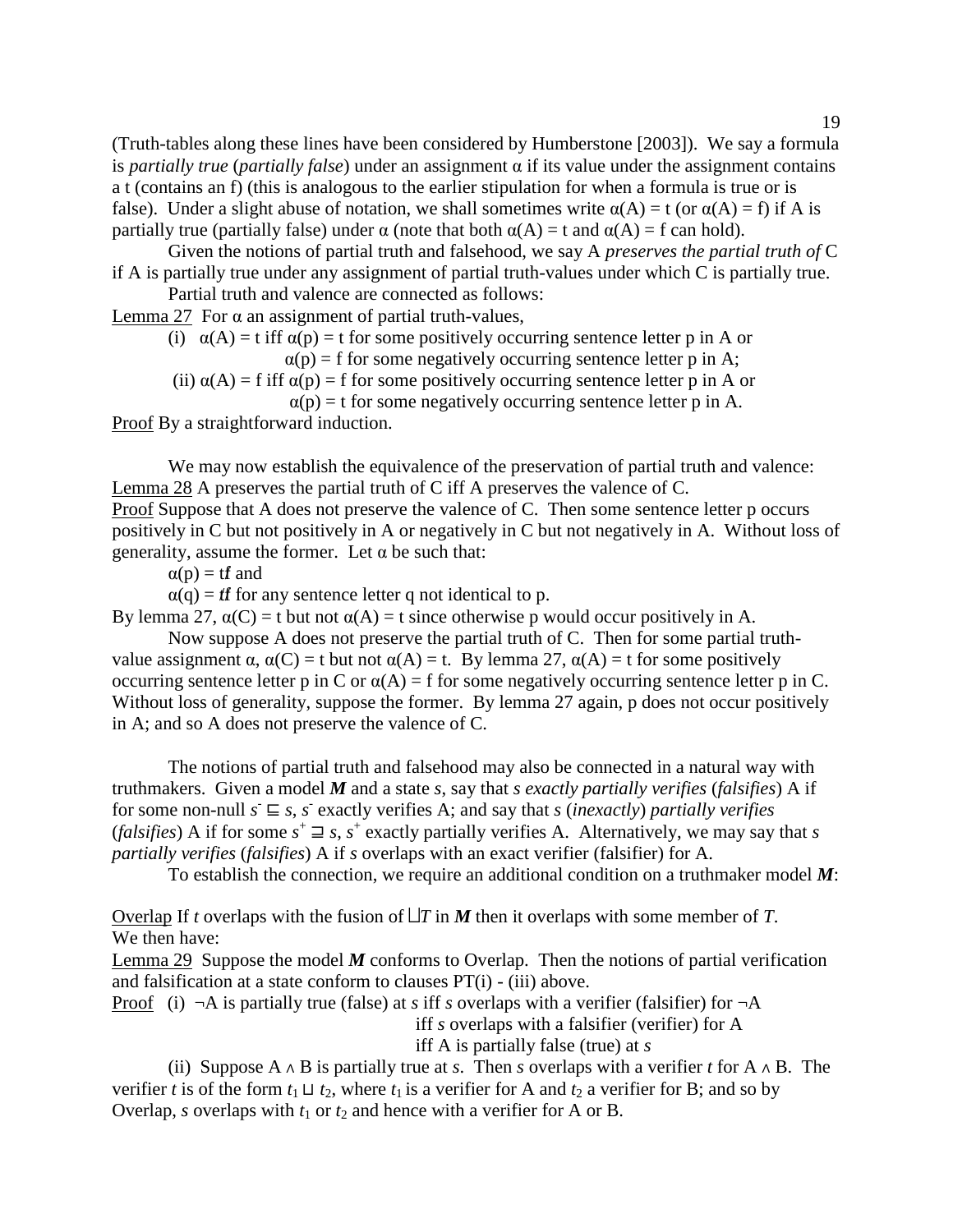Now suppose A is partially true at *s* (the case in which B is partially true is similar) Then *s* overlaps with a verifier *t* for A. But B has a verifier *u* and so *s* overlaps with a verifier *t* ⊔ *u* for A ∧ B and so A ∧ B is partially true at *s*.

Next suppose A ∧ B is partially false at *s*. Then *s* overlaps with a falsifier *t* for A ∧ B. Without loss of generality, we can assume that *t* is of the form  $t_1 \sqcup t_2$ , where  $t_1$  is a falsifier of A and  $t_2$  a falsifier of B. By Overlap, *s* overlaps with  $t_1$  or with  $t_2$  and so A or B is partially false at *s*.

(iii) Analogous to (ii).

We now establish:

Theorem 30 The following four conditions are equivalent:

(i)  $|C|$  ⊑ |A| for any model *M* 

(ii)  $C \rightarrow A$  is a theorem of AC<sub>2</sub>

(iii) A preserves the valence of C

(iv) A preserves the partial truth of C

Proof In the light of the previous results, it suffices to establish the equivalence of (i) and (ii). (ii)  $\Rightarrow$  (i) is established by an easy induction. To establish (i)  $\Rightarrow$  (ii), suppose  $|C| \subseteq |A|$  for any model *M*. Then, in particular,  $|C|_c \subseteq |A|_c$  (where the content  $|\cdot|$  is defined relative to the canonical model  $M_c$ ). C is provably equivalent in AC to a standard maximal disjunctive form  $C_1$  $\vee C_2 \vee ... \vee C_m$  and A to a standard maximal disjunctive form  $A_1 \vee A_2 \vee ... \vee A_n$ , i.e.  $C \leftrightarrow C_1 \vee C_2 \vee ...$ ...  $\vee$  C<sub>m</sub> and A<sub>1</sub>  $\vee$  A<sub>2</sub>  $\vee$  ...  $\vee$  A<sub>n</sub>  $\leftrightarrow$  A are theorems of AC and so C  $\rightarrow$  C<sub>1</sub>  $\vee$  C<sub>2</sub>  $\vee$  ...  $\vee$  C<sub>m</sub> and A<sub>1</sub>  $\vee$  $A_2$  v ...  $\vee$   $A_n \rightarrow A$  are theorems of  $AC_2$  by lemma. Since  $|C|_c \sqsubseteq |A|_c$ ,  $|C_1 \vee C_2 \vee ... \vee C_m|_c \sqsubseteq |A_1 \vee C_2 \vee ... \vee C_m|_c$  $A_2$  ∨ ... ∨  $A_n$ <sub>l</sub>. But then each  $L(C_k)$  is included in some  $L(A_1)$  by lemma 18, from which it readily follows that  $C_1 \vee C_2 \vee \dots \vee C_m \rightarrow A_1 \vee A_2 \vee \dots \vee A_n$  is also a theorem of AC<sub>2</sub>. And from these chain of implications, the theoremhood of  $C \rightarrow A$  is easily seen to follow.

Angell [1989], p. 126, notes that (iii) is a necessary condition for  $A \rightarrow C$  (or, rather,  $A \leftrightarrow$  $(A \wedge C)$  to be a theorem of AC and we see that, in combination with C being a first degree entailment from A, it is both a necessary and a sufficient condition..

First degree entailment amounts to the preservation of truth under the four valued semantics whose truth values are TF, TF, FT, and TF. From theorems 25 and 30 we therefore have the following result:

Corollary 31 A  $\rightarrow$  C is a theorem of AC iff C preserves the truth of A and A the partial truth of C.

We can use this result to provide a finite 16-valued matrix for AC. The sixteen values are the cross product of  $\{TF, TF, FT, TF\}$  and  $\{tf, tf, ff, ff\}$  and the designated values are the cross product of  $\{TF, TF\}$  and  $\{ff, ff\}$  (the preservation of partial truth from C to A is converted to the preservation of non- partial-truth from A to C). The 16 values can, in fact, be reduced to 7 since we may just differentiate one designated value, TF or TF, into four values, when paired with the values tf, tf, ft or tf. I do not know whether the number of values can be reduced further.

#### §10 Extensions of AC

I wish briefly to discuss some extensions of the system AC at both the syntactic and the semantic level

(1) We may allow ourselves to form truth-functional compounds of equivalence formulas  $A \leftrightarrow B$  and the sentence letters. Thus each equivalence  $A \leftrightarrow B$  and each sentence letter p is to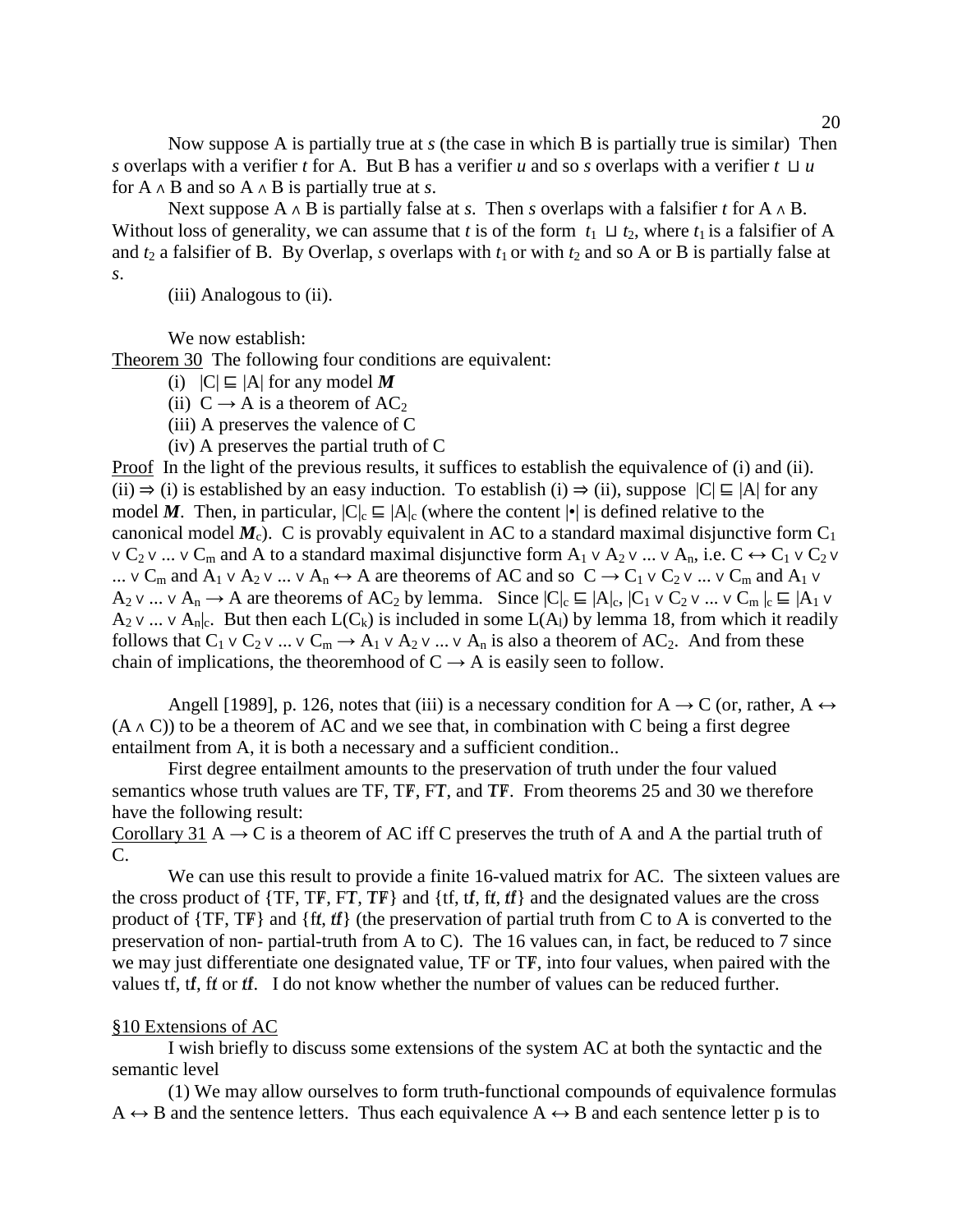be a formula of the extended language; and if A and B are formulas of the extended language then so are  $\neg A$ ,  $(A \land B)$  and  $(A \lor B)$ .

In extending the semantics, we may enrich each model with a set of actual or real states. Thus a model *M* is now an ordered quadruple  $(S, R, \subseteq, |·|)$ , where  $(S, \subseteq, |·|)$  is a model in the previous sense and *R* is a subset of *S* subject to the following three conditions:

(a) the fusion of any subset of *R* is a member of *R*;

(b) the part of any member of *R* is a member of *R*;

(c) exactly one of  $|p|^+$  or  $|p|^-$  contains a member of *R* for each sentence letter p.

We define  $s \parallel$ - A and  $s \parallel$  A for propositional formulas in the usual way relative to the model M (for which no appeal to the subset  $R$  is required). We then define what it is for a formula of the extended language to *hold* (*relative to* the model *M*):

(i)  $A \leftrightarrow B$  holds iff  $[A]^+ = [B]^+$  (under the uni-lateral semantics) or

iff  $[A]^{+} = [B]^{+}$  and  $[A]^{-} = [B]^{-}$  (under the bi-lateral semantics)

(ii) the sentence letter p holds iff some element of *R* belongs to  $|p|$ <sup>+</sup>;

 $(iii)$   $\neg A$  holds iff A does not hold;

 $(iv)$  A  $\land$  B holds iff A holds and B holds;

(v) A ∨ B holds iff A holds or B holds.

The validity of formulas and inference rules is then defined in the usual way.<sup>3</sup>

An obvious way to get an axiom system for the uni-lateral semantics is to conditionalize the rules of our original system, add  $(A \leftrightarrow B) \supset (A \equiv B)$  as an axiom, and modus ponens as a rule of inference. We thereby obtain the following axioms and rules for the system AC\*:  $E0^*$  A  $\leftrightarrow$  B  $\supset$  (A  $\supset$  B)

- $E1 \quad A \leftrightarrow \neg\neg A$
- E2  $A \leftrightarrow A \wedge A$
- E3  $A \wedge B \leftrightarrow B \wedge A$
- E4  $(A \wedge B) \wedge C \leftrightarrow A \wedge (B \wedge C)$
- E5  $A \leftrightarrow A \vee A$
- E6  $A \vee B \leftrightarrow B \vee A$
- E7  $(A \vee B) \vee C \leftrightarrow A \vee (B \vee C)$
- E8  $\neg(A \land B) \leftrightarrow (\neg A \lor \neg B)$
- E9  $\neg(A \lor B) \leftrightarrow (\neg A \land \neg B)$
- E10  $A \wedge (B \vee C) \leftrightarrow (A \wedge B) \vee (A \wedge C)$
- E11 A  $\vee$  (B  $\wedge$  C)  $\leftrightarrow$  (A  $\vee$  B)  $\wedge$  (A  $\vee$  C)
- E12\* A  $\leftrightarrow$  B  $\supset$  B  $\leftrightarrow$  A

 $\overline{\phantom{a}}$ 

- E13\* A ↔ B  $\supset$  (B ↔ C  $\supset$  A ↔ C)
- E14\*  $A \leftrightarrow B \supset (A \land C) \leftrightarrow (B \land C)$

$$
E15^* A \leftrightarrow B \supset (A \vee C) \leftrightarrow (B \vee C)
$$

E16\*  $A_1$ ,  $A_2$ , ...,  $A_n/B$  whenever B is a truth-functional consequence of  $A_1$ ,  $A_2$ , ...,  $A_n$ .

It is readily shown that each theorem of AC is also a theorem of  $AC^*$  and that  $AC^*$  is sound for the extended semantics. Under the bi-lateral semantics, we should also A  $\leftrightarrow$  B  $\supset \neg A$  $\leftrightarrow \neg B$  as an axiom. I do not have a proof of completeness in either case.

(2) We might also allow iterated applications of  $\leftrightarrow$ . Thus all sentence letters are to be formulas and ¬A,  $(A \wedge B)$ ,  $(A \vee B)$  and  $(A \leftrightarrow B)$  are to be formulas whenever A and B are

<sup>&</sup>lt;sup>3</sup>Models with a component *R* for 'reality' are also considered in Fine [2013].